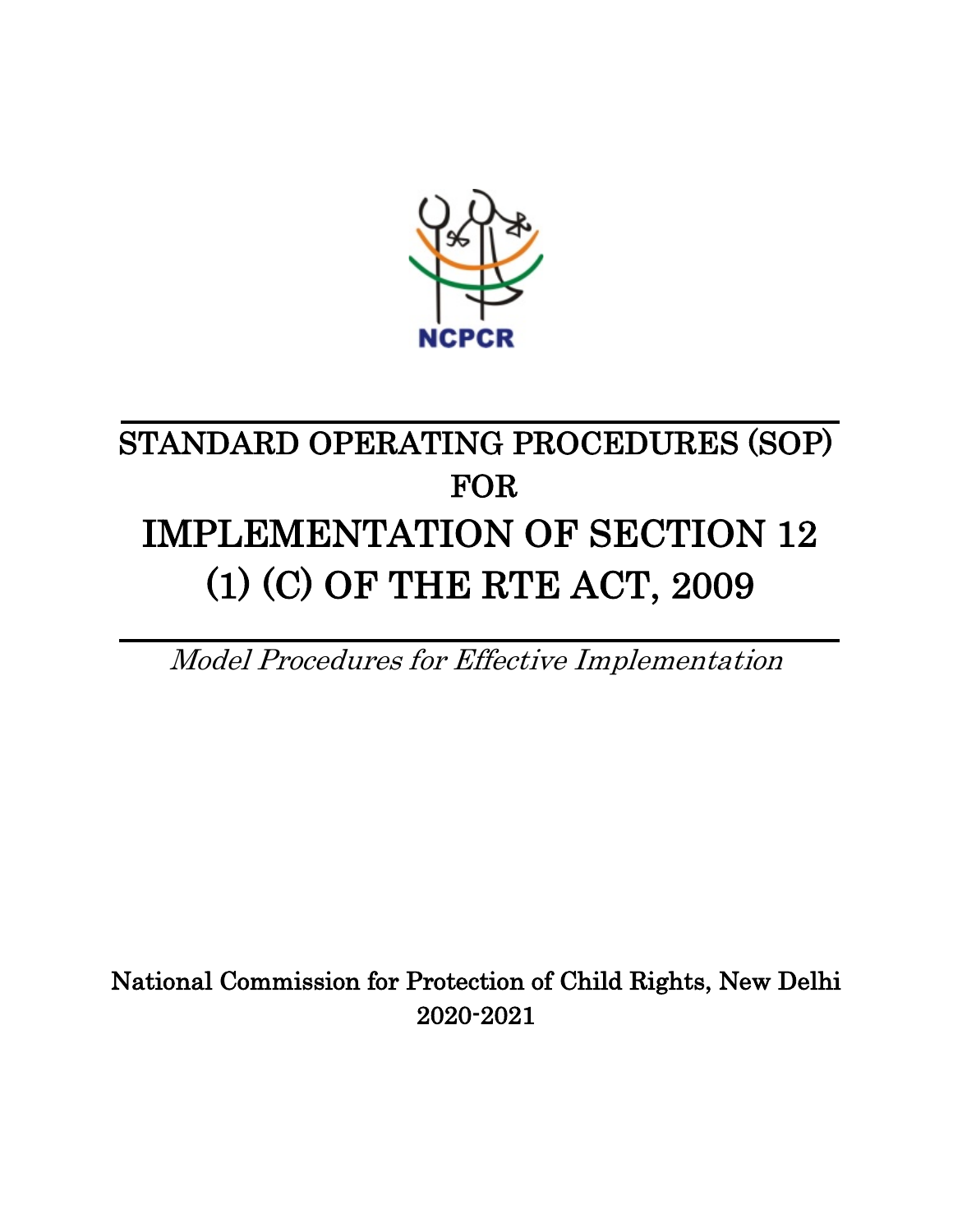# Table of Contents

| A.             |            | <b>INTRODUCTION</b>                                                            |
|----------------|------------|--------------------------------------------------------------------------------|
|                |            |                                                                                |
|                | <b>II.</b> |                                                                                |
|                | Ш.         |                                                                                |
|                | IV.        | For Whom the Standard Operating Procedures are Intended3                       |
|                |            |                                                                                |
|                |            | 1. Fundamental Right of the Children                                           |
|                |            | Inclusion and Non-Discrimination<br>$2^-$                                      |
|                |            | 3. Best Interest of the Children                                               |
|                |            | 4. Multi-sectoral Approach                                                     |
|                |            | 5. Awareness at all Levels                                                     |
|                |            | 6. Capacity Building & Training                                                |
|                |            | 7. Monitoring & Grievance Redressal Mechanism                                  |
| $\mathbf{B}$ . |            | STANDARD OPERATING PROCEDURES (SOP)                                            |
|                |            |                                                                                |
|                |            | II. Processing Applications, Selection & Admission 10                          |
|                |            |                                                                                |
| C.             |            | <b>ROLES &amp; RESPONSIBILITIES OF STAKEHOLDERS</b>                            |
|                |            |                                                                                |
|                |            |                                                                                |
|                |            |                                                                                |
|                |            |                                                                                |
|                |            |                                                                                |
|                |            |                                                                                |
|                |            |                                                                                |
|                |            | VIII. National & State Commissions for Protection of Child Rights (N/SCPCR) 20 |
|                |            |                                                                                |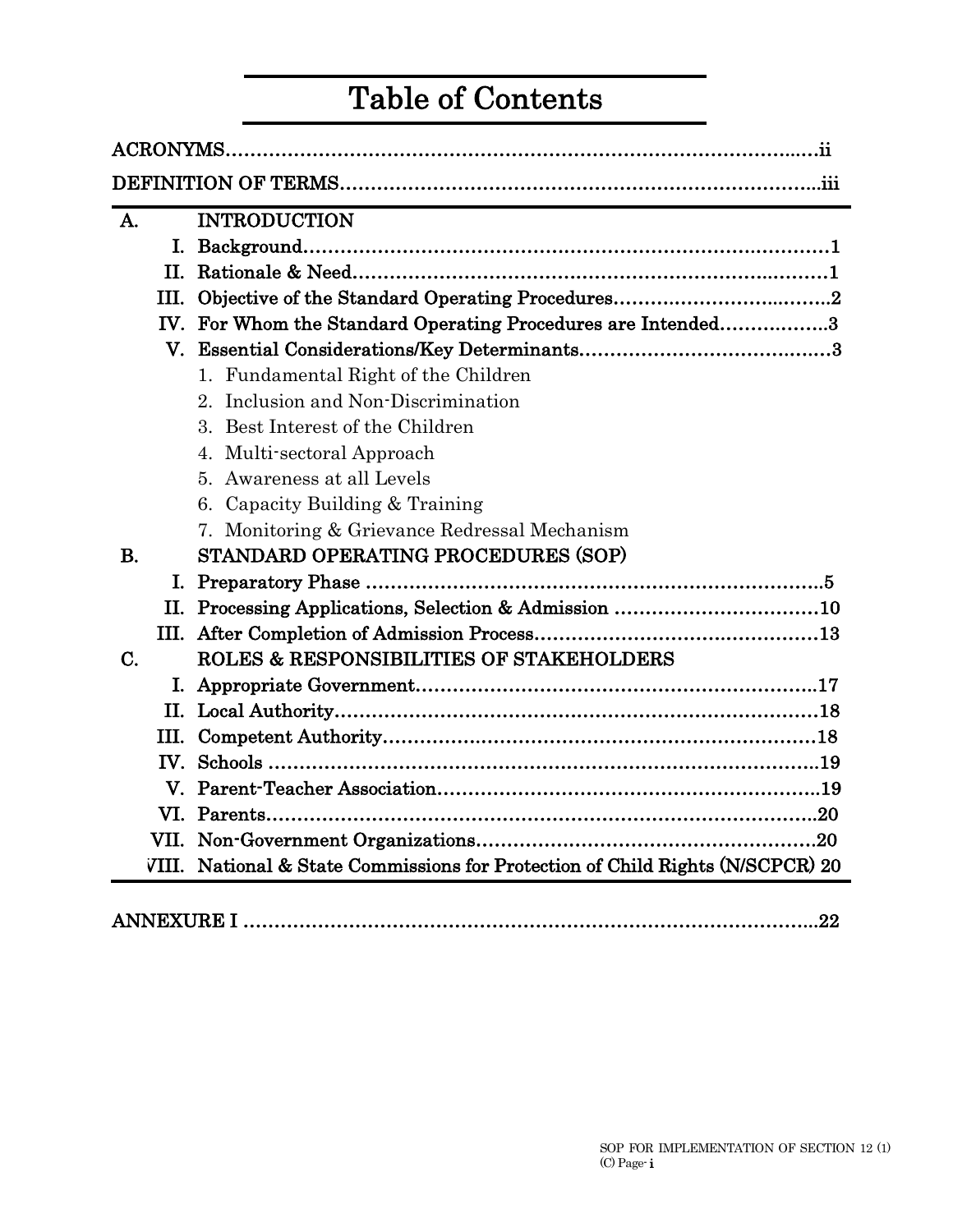# ACRONYMS & ABBRIVIATIONS

| AAY            | Antodaya Anna Yojana                                             |
|----------------|------------------------------------------------------------------|
| <b>BEO</b>     | <b>Block Education Officer</b>                                   |
| <b>BPL</b>     | <b>Below Poverty Line</b>                                        |
| <b>CBSE</b>    | <b>Central Board of Secondary Education</b>                      |
| <b>CCI</b>     | <b>Child Care Institutions</b>                                   |
| <b>CPO</b>     | <b>Child Protection Officer</b>                                  |
| <b>CRC</b>     | <b>Cluster Resource Centre</b>                                   |
| <b>CSC</b>     | <b>Common Service Centres</b>                                    |
| <b>CWSN</b>    | <b>Children with Special Needs</b>                               |
| <b>DEO</b>     | <b>District Education Officer</b>                                |
| <b>DIET</b>    | District Institute for Education and Training                    |
| <b>DG</b>      | Disadvantage Groups                                              |
| <b>DRC</b>     | Declaration of the Rights of the Child                           |
| <b>GRM</b>     | Grievance Redressal Mechanism                                    |
| <b>EWS</b>     | <b>Economically Weaker Section</b>                               |
| <b>ICPS</b>    | The Integrated Child Protection Scheme                           |
| <b>ICT</b>     | Information and Communication Technology                         |
| <b>IPC</b>     | Indian Penal Code                                                |
| J.J. Act       | Juvenile Justice (Care and Protection of Children) Act, 2015     |
| <b>MDM</b>     | Midday Meal                                                      |
| <b>MeiTy</b>   | Ministry of Electronics and Information Technology               |
| <b>MHRD</b>    | Ministry of Human Resource Development                           |
| <b>MoE</b>     | Ministry of Education                                            |
| <b>NCERT</b>   | National Council of Educational Research and Training            |
| <b>NCPCR</b>   | National Commission for Protection of Child Rights               |
| POCSO Act      | Protection of Children from Sexual Offences Act, 2012            |
| <b>PTA</b>     | <b>Parent Teachers Association</b>                               |
| <b>PTM</b>     | <b>Parent Teachers Meeting</b>                                   |
| PwD            | Persons with Disabilities                                        |
| <b>RTE Act</b> | The Right of Children to Free and Compulsory Education Act, 2009 |
| <b>SCERT</b>   | State Council of Educational Research and Training               |
| <b>SMC</b>     | <b>School Management Committee</b>                               |
| <b>UNCRC</b>   | United Nations Convention on the Rights of the Child             |
| <b>UT</b>      | <b>Union Territory</b>                                           |
|                |                                                                  |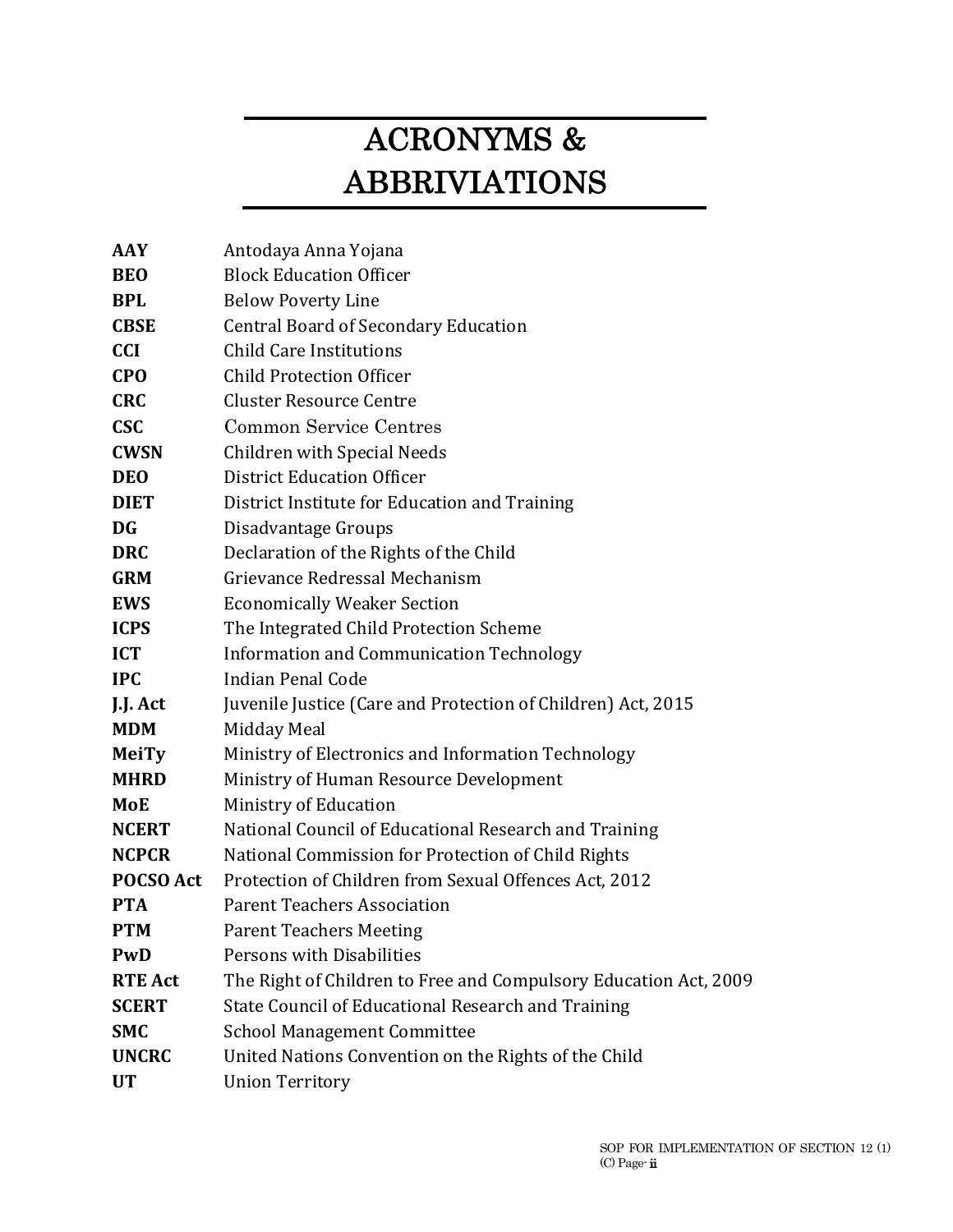# DEFINITIONS

Appropriate Government means (i) in relation to a school established, owned or controlled by the Central Government, or the administrator of the Union Territory having no legislature, the Central Government; (ii) in relation to a school, other than the school referred to in sub-clause (i), established within the territory of  $-(A)$  a State, the State Government; (B) a Union Territory having legislature, the Government of that Union Territory.

Child means a male or female child of the age of three to fourteen years.

Child belonging to disadvantaged group means a child with disability or a child belonging to the Scheduled Caste, the Scheduled Tribe, the socially and educationally backward class or such other group having disadvantage owing to social, cultural, economical, geographical, linguistic, gender or such other factor, as may be specified by the appropriate Government, by notification.

Child belonging to weaker section means a child belonging to such parents or guardian whose annual income is lower than the minimum limit specified by the appropriate Government, by notification.

Child with disability (Children with special needs) includes –

- (A) a child with "disability" as defined in clause (i) of section 2 of the Persons with Disabilities (Equal Opportunities, Protection of Rights and Full Participation) Act, 1995 (1 of 1996);
- (B) a child, being a person with disability as defined in clause (j) of section 2 of the National Trust for Welfare of Persons with Autism, Cerebral Palsy, Mental Retardation and Multiple Disabilities Act, 1999 (44 of 1999);
- (C) a child with "severe disability" as defined in clause (o) of section 2 of the National Trust for Welfare of Persons with Autism, Cerebral Palsy, Mental Retardation and Multiple Disabilities Act, 1999 (44 of 1999).

Competent Authority means the District level Education Officer responsible for implementation, administration of all education related schemes, policies, laws/legislations etc. in the district as applicable in respective States/UTs.

Elementary education means the education from first class to eighth class.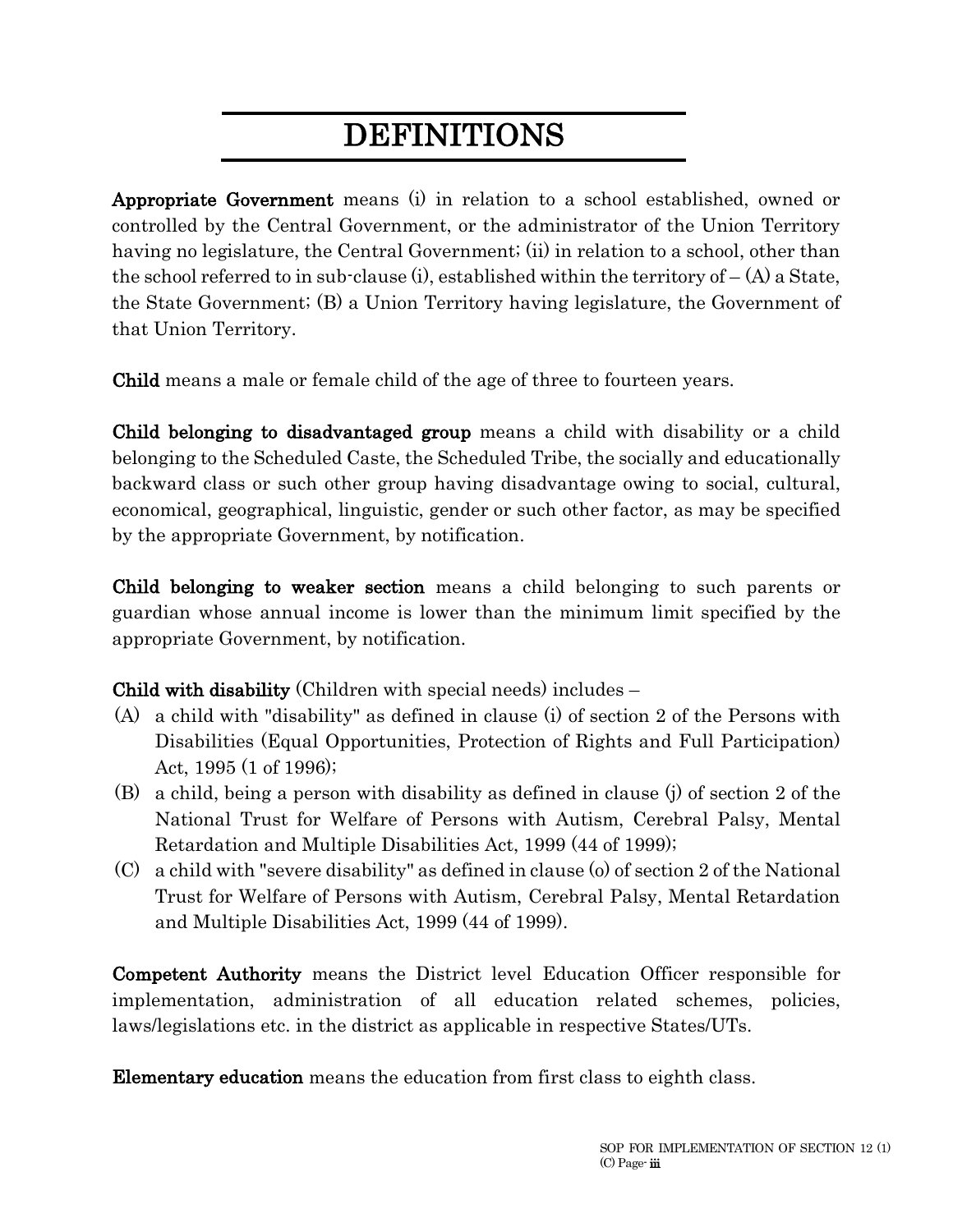Guardian, in relation to a child, means a person having the care and custody of that child and includes a natural guardian or guardian appointed or declared by a court or a statute;

Local authority means a Municipal Corporation or Municipal Council or Zila Parishad or Nagar Panchayat or Panchayat, by whatever name called, and includes such other authority or body having administrative control over the school or empowered by or under any law for the time being in force to function as a local authority in any city, town or village.

National Commission for Protection of Child Rights means the National Commission for Protection of Child Rights constituted under section 3 of the Commissions for Protection of Child Rights Act, 2005 (4 of 2006).

Neighbourhood School means school as defined in rule 6 of the RTE Rules, 2010 or as specified by the States/UTs in respective State Rules.

Notification means a notification published in the Official Gazette.

Parent means either the natural or step or adoptive father or mother of a child.

Parent Teacher Association (PTA) means an association constituted in schools, specified in sub-clause (iv) of clause (n) of section 2 of the RTE Act, 2009, consisting of the representatives from the parents or guardians of children admitted in such school, teachers parents.

Prescribed means prescribed by Rules made under the RTE Act.

**School**, as defined in section  $2(n)$  of the RTE Act, 2009 means any recognised school imparting elementary education and includes -

- i. a school established, owned or controlled by the appropriate Government or a local authority;
- ii. an aided school receiving aid or grants to meet whole or part of its expenses from the appropriate Government or the local authority;
- iii. a school belonging to specified category; and
- iv. an unaided school not receiving any kind of aid or grants to meet its expenses from the appropriate Government or the local authority;

Section 12 (1) (c) states that school specified in sub-clauses (iii) and (iv) of clause (n) of section 2 shall admit in class I, to the extent of at least twenty-five per cent of the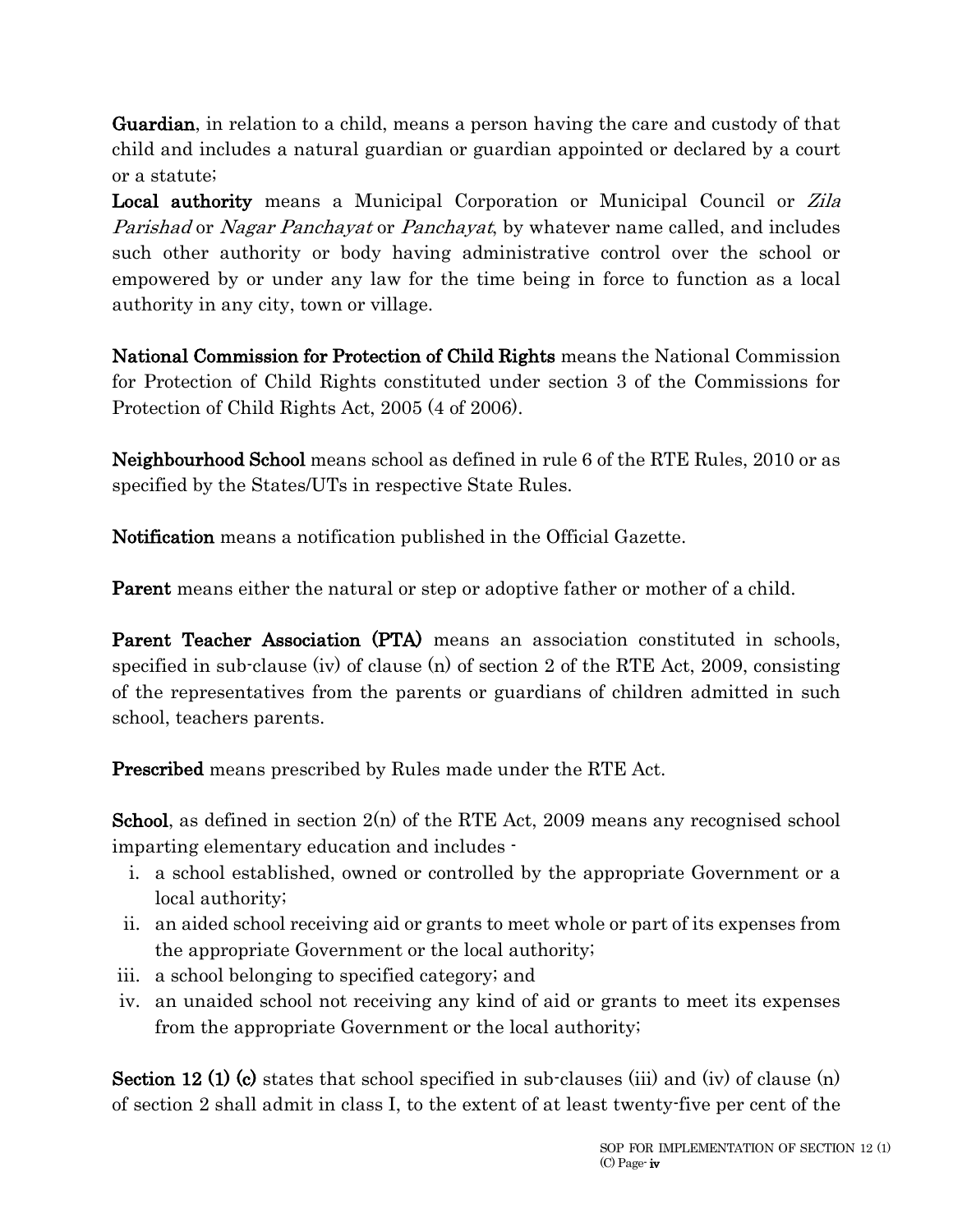total strength of that class, children belonging to weaker section and disadvantaged group in the neighbourhood and provide free and compulsory elementary education till its completion:

Provided further that where a school specified in clause (n) of section 2 imparts preschool education, the provision of clause (a) to (c) shall apply to such pre-school education."

Specified Category, in relation to a school, means a school known as Kendriya Vidyalaya, Navodaya Vidyalaya, Sainik School or any other school having a distinct character which may be specified, by notification, by the appropriate Government;

State Commission for Protection of Child Rights means the State Commission for Protection of Child Rights constituted under section 3 of the Commissions for Protection of Child Rights Act, 2005 (4 of 2006).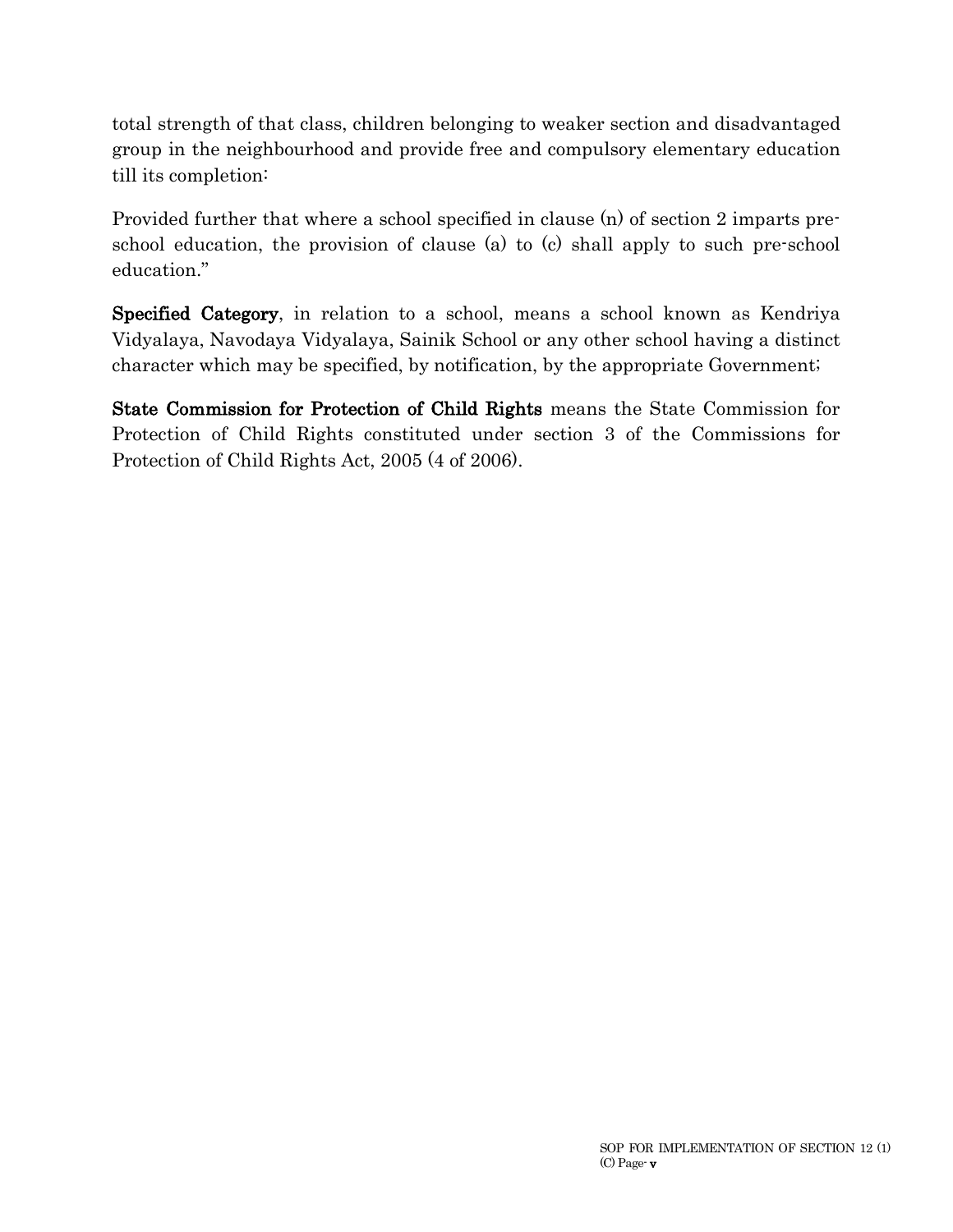# A. INTRODUCTION

# I. BACKGROUND

Defining the 'extent of school's responsibility for free and compulsory education' and for the role of schools in extending opportunity to children for inclusive elementary education, the RTE Act, 2009 outlined responsibility of private schools for including children from socially and economically disadvantaged sections of society. To achieve this, the schools specified in sub-clauses (iii) and (iv) of clause (n) of section 2 shall have to reserve twenty five percent of the seats in primary or pre-primary level (whichever is the entry level for the children) for which the State government reimburses the educational expenses as per the per child expenses mandated by the State or actual school fee per child (whichever is less).

Through the redressal of grievances and feedback during different formal and informal meetings/consultations, it came to NCPCR's notice that different mechanism and modalities are being followed by the States/UTs based on their interpretation of the said provision. To examine the compliance of the abovementioned clause in true spirit and to understand ground reality NCPCR undertook a study on implementation of the provision in private unaided schools of Delhi. The findings of the study revealed challenges faced by all stakeholders involved specially the children and parents. Most importantly, it helped to discover the issues right from the process of admission to the inclusion of children admitted under this section in the school. Consequently, the Standard Operating Procedure (SOP) for Implementation of Section 12 (1) (c) of the RTE Act, 2009 has been developed to present a systematic mechanism/procedure to be followed by the State Governments in making the entire process streamlined and transparent.

# II. RATIONALE & NEED

The RTE Act, 2009 has mandated NCPCR with the responsibility of monitoring the implementation of the Act. Specifically, section 31 of the Act states that NCPCR shall examine and review the safeguards for rights provided by or under this Act and recommend measures for their effective implementation. Section 13 of the CPCR Act, 2005, also mandates NCPCR with the responsibility to examine and review the safeguards provided by or under any law; look into the matters relating to children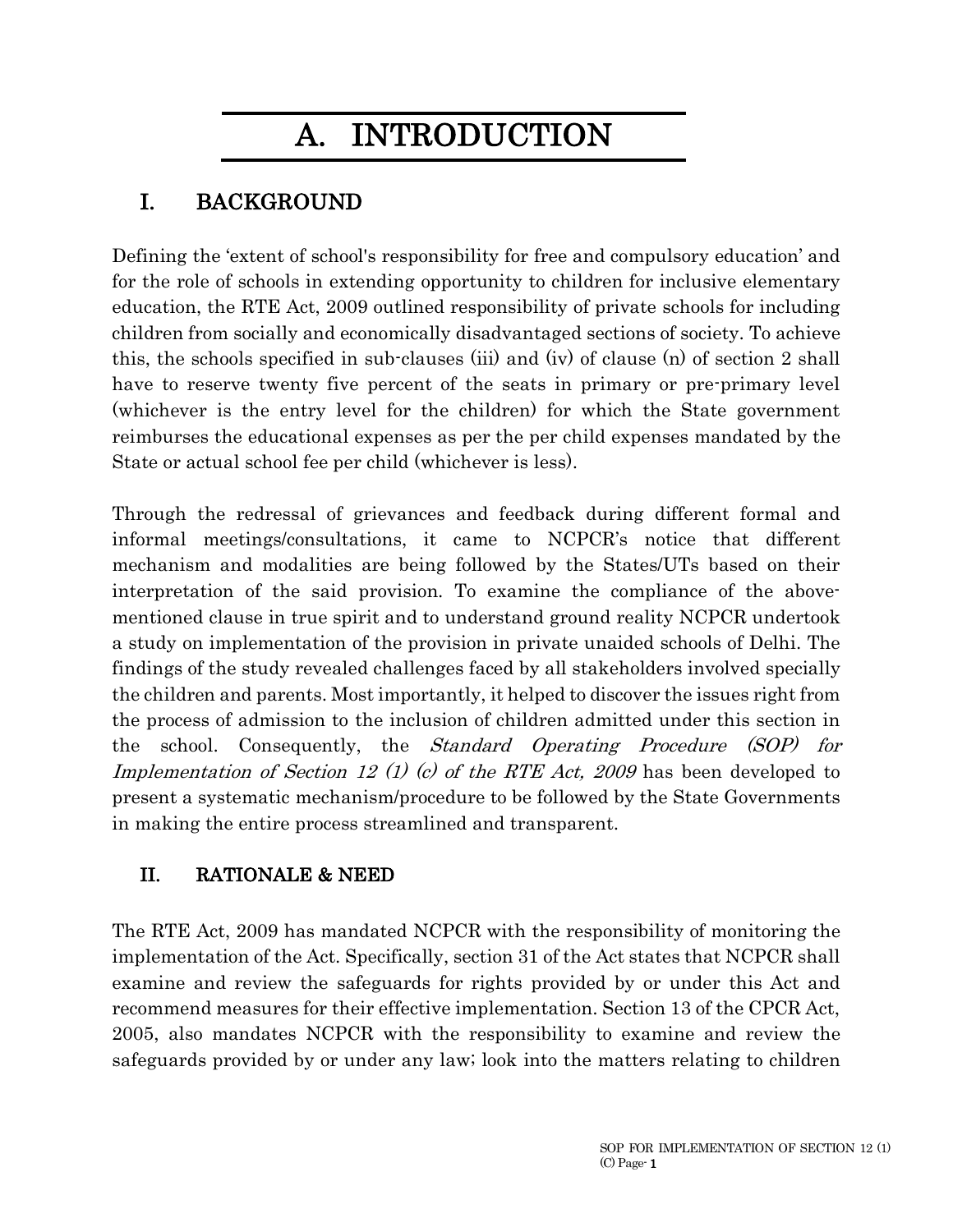in need of special care and protection including children in distress, marginalized and disadvantaged children.

A review of the reports, data and other relevant documents reveals a not so glaring picture of the status of implementation of this particular provision by the States/UTs. Some significant facts highlighting the gaps are as follows:

- i. The information provided by MHRD (now MoE) in response to Lok Sabha Unstarred Question No. 2122 dated 24.12.2018; 32 States/ UT had till then notified disadvantaged groups and weaker sections which are eligible for admission in Private unaided Schools under Section 12 (1)(c).
- ii. Only 16 States have started providing admissions in private unaided schools under Section 12(1)(c).
- iii. Further, as per Annual Work Plan and Budget (AWP&B), 2018-19 of States and UTs, 33.84 lakh children were admitted in private unaided schools under the provision.
- iv. Also, as per the Annual Work Plan & Budget 2018-19 of the States/UTs, only 15 States/UTs had so far notified per child Cost for Reimbursement to Private School against admission of children belonging to disadvantaged groups and weaker sections under Section 12(1)(C) of RTE Act 2009.
- v. The criteria for calculating per-child expenditure is also not explicitly clear for the State/UTs. The annual per-child expenditure, as per 2020-21 PAB minutes, ranges from approximately Rs. 4000/- (Madhya Pradesh) to approximately Rs. 7900/- (Tamil Nadu) and approximately Rs. 10,000/- (Gujarat).
- vi. As per the PAB Minutes for 2019-20, only 12 States sought budget for reimbursement of fees against 25 percent admission under section 12 (1) (c).
- vii. The notifications by Appropriate Government defining the DG categories also varies to a great deal. For instance, the definition of DG category for some States is comprehensive as per their local context and there are States that do not include CWSN children in this category eligible to be beneficiaries of the provision.

Given the above facts and findings, it is important that a standard procedure be followed in all States without affecting the impact of local factors for effective implementation of the provision.

# III. OBJECTIVE OF THE SOP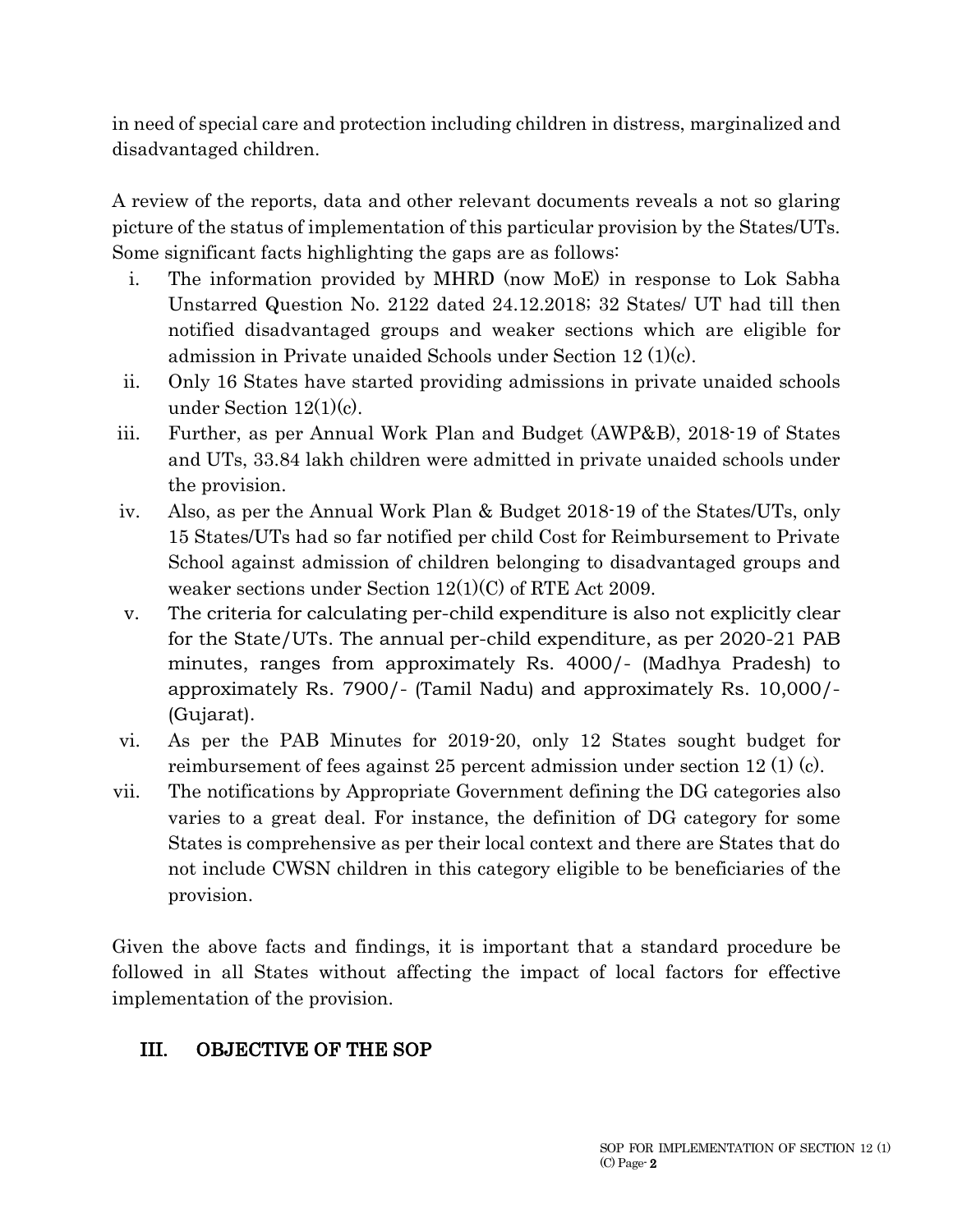The SOP has been developed to provide a model framework to all the States/UTs for effective implementation of section 12 (1) (c) of the RTE Act, 2009. It provides stepby-step guide to facilitate the State Government in streamlining the system of admission and to ensure that children enjoy their right throughout the learning process after getting admission in the school. Since, extending the fundamental rights to the children is responsibility of the State, the procedures defined in this document are keeping in view the existing mechanisms that could be utilized in the process.

# IV. FOR WHOM THE SOP IS INTENDED

The SOP is primarily intended for all the authorities involved in the process of implementation of the Act including Appropriate Government, Local Authorities, Officials in Department of Education, schools defined under sub-clause (iii) and (iv) of section 2 (n) of the RTE Act, 2009 for carrying out the process in timely and transparent manner, whereby children and their parents/guardians face minimal problems during the admission process. It would also be useful for parents/guardian to get the understanding of the entire procedure and for making informed choice. This will in turn be helpful in preventing discrimination and harassment of children later in the school due to issues with financial basis.

# V. ESSENTIAL CONSIDERATIONS/KEY DETERMINENTS

The Right to Education Act, 2009 has been enacted to implement the Fundamental Right to elementary education as enshrined in Article 21A of the Constitution of India. This right is to be extended to children based on the key guiding principles of the United Nations Convention on the Rights of the Child (UNCRC) of 1989. The authorities extending right to education of children should be aware of and their actions should be guided by the guiding principles of UNCRC and Constitution of India.

## 1. Fundamental Right of the Children

Since the 86th Amendment of the Constitution, elementary education is the fundamental right of all children in the age of 6-14 years and the responsibility of extending this right to all children is with the concerned authorities. Section 12 defines the extent of school's responsibilities and the duty of enforcing this provision is a collective obligation of the concerned authorities, Departments, Ministries.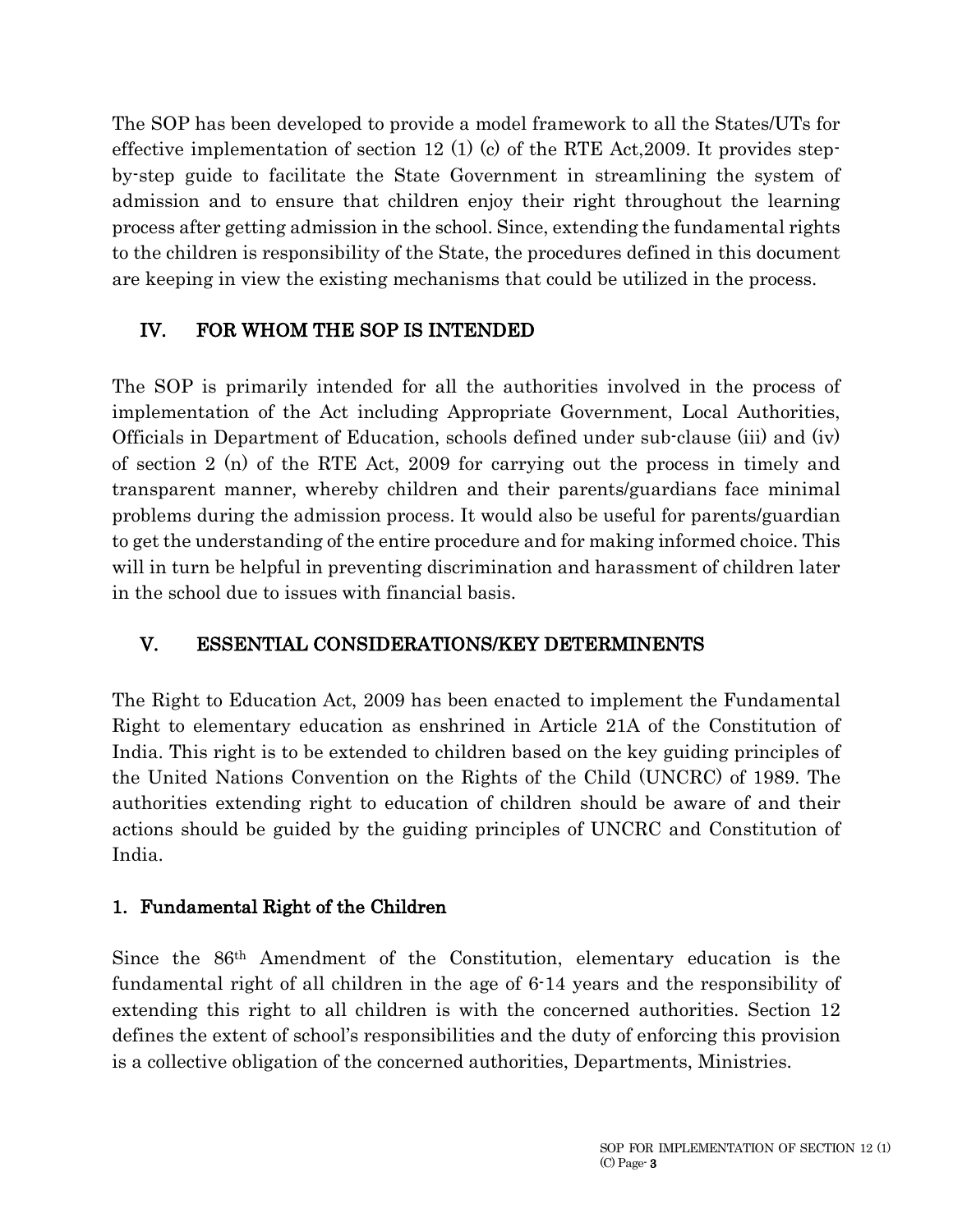#### 2. Inclusion and Non-Discrimination

One of the duties of Appropriate Authorities enlisted in section 8 of the RTE Act, 2009 is to ensure that the child belonging to weaker section and the child belonging to disadvantaged group are not discriminated against; and ensure compulsory admission, attendance and completion of elementary education by every child. Also, section 17 of the Act, prohibits any kind of physical punishment or mental harassment to the child.

#### 3. Best Interest of the Children

The SOP is based on the principle of best interest of the child and every rules, mechanism, action and decision followed by the authorities should keep child at the center of all decisions.

## 4. Multi-sectoral Approach

In addition to the Authorities and their specific duties specified in the RTE Act, 2009; the meaningful and effective implementation of the Act requires support and coordination with other Departments/Institutions as well. Hence, it is collective responsibility of the State and all concerned stakeholders to help in implementation of the Act.

#### 5. Awareness at all Levels

One of the important take-aways from the desk review of State policies for implementation of section 12 (1) (c) and findings of NCPCR's study in schools was lack of awareness and sensitizations of schools, teachers, parents and even Authorities. An essential pre-requisite for safeguarding child's right is a wellinformed and sensitive Authorities and aware parents and children about their legal rights.

## 6. Capacity Building & Training

For inclusion and non-discrimination of children in the school environment, teachers should be trained about their duties and accountability; and should be oriented towards the legal rights of children.

## 7. Monitoring & Grievance Redressal Mechanism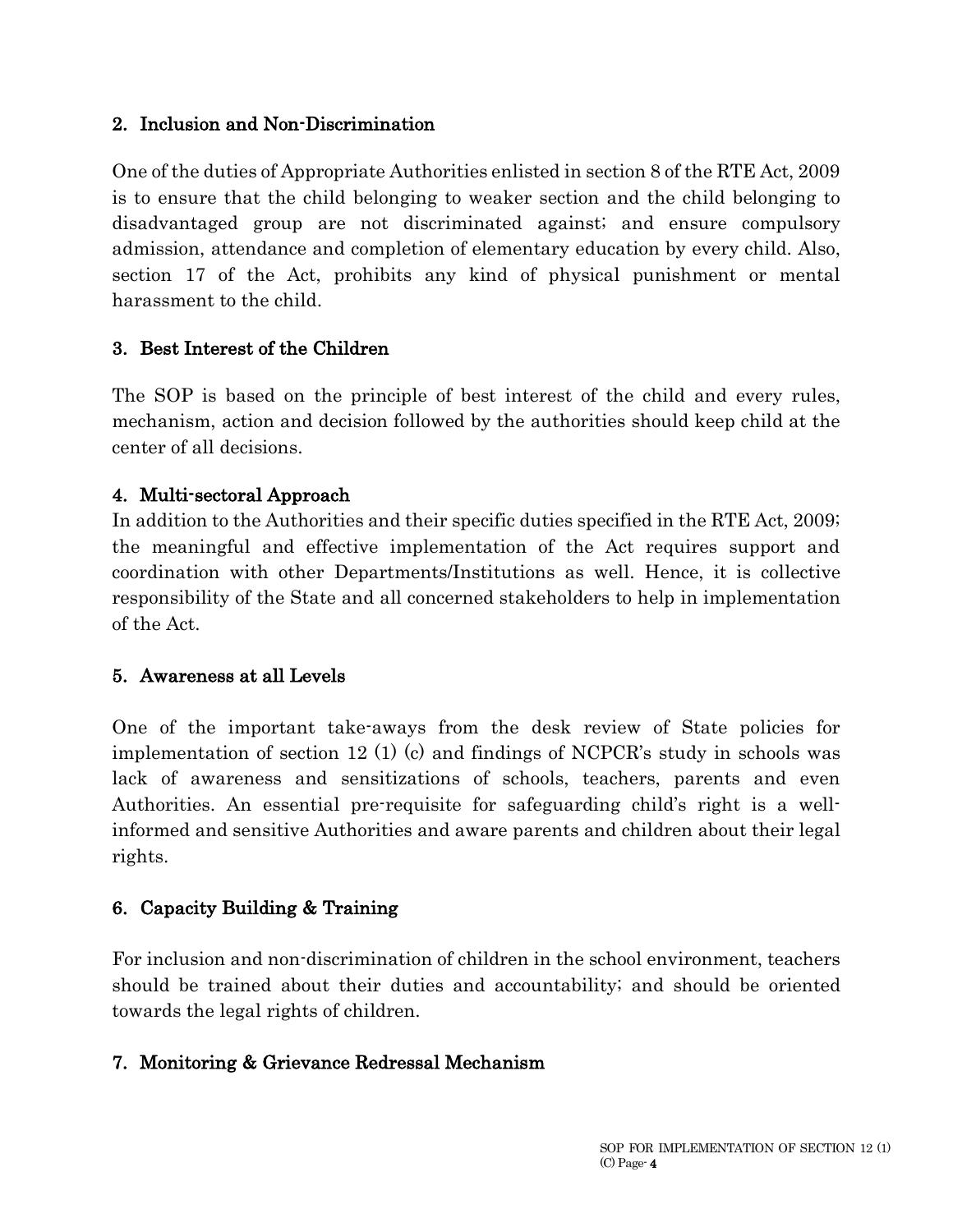A robust and transparent monitoring mechanism and clearly defined grievance redressal mechanism would help in identifying the gaps and fix accountability of the stakeholders.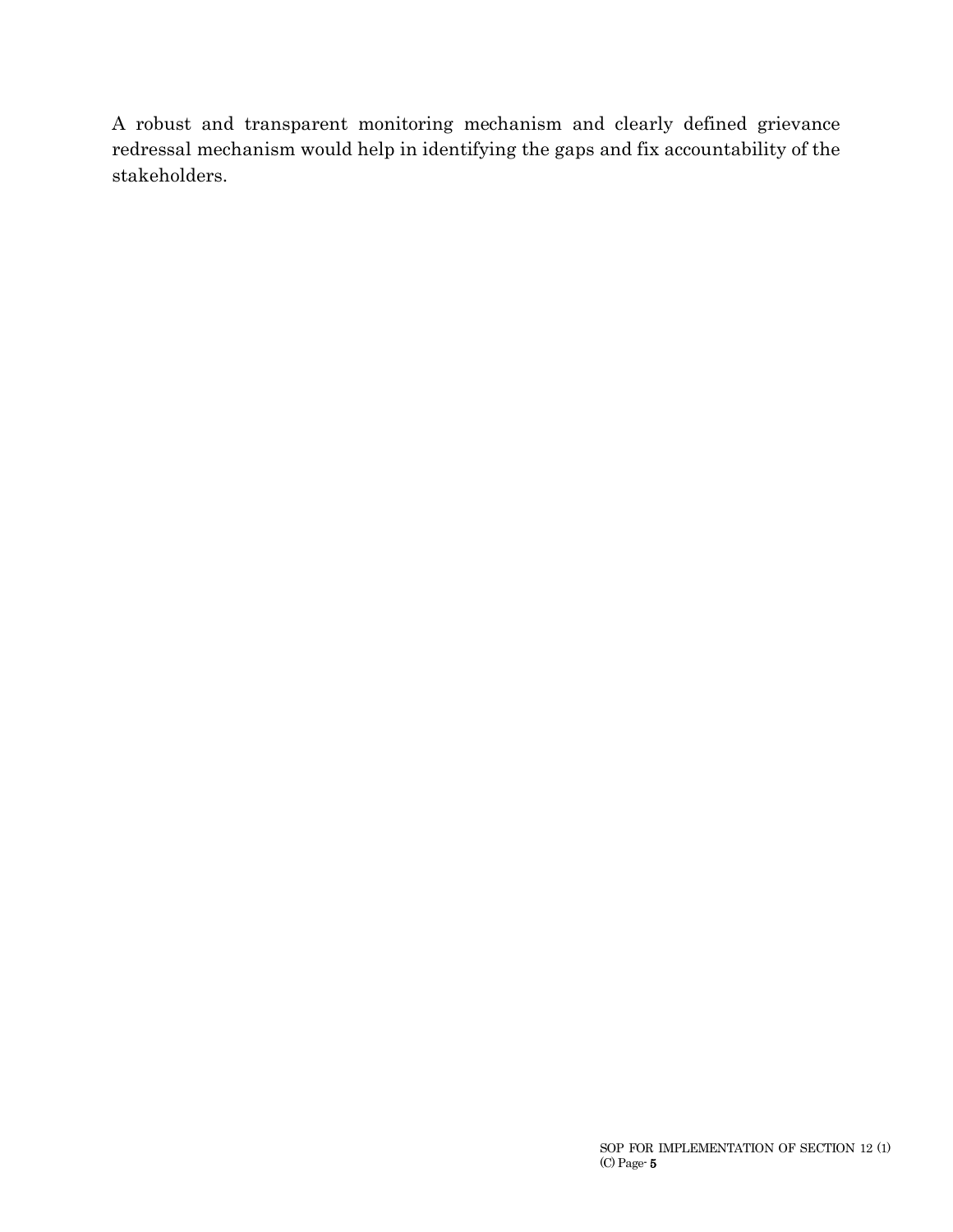# B. STANDARD OPERATING PROCEDURES (SOP)

The Standard Operating Procedures are an effective tool in explaining, elaborating outlining the "what" of Laws and policies into the "how" in a systemized and structured design. The present SOPs also intend to provide a clear and defined set of guidelines that will make the implementation more transparent and unambiguous. The process has been broadly structured into three phases preparatory phase; processing applications, selection and admission; and after completion of the admission process.

#### I. PREPARATORY PHASE

The pre-admission phase is for streamlining the essential pre-requisites on part of the Appropriate Government, Local Authorities, and schools to ensure a smooth and transparent admission process where all eligible children have equal opportunity to seek admission under section 12 (1) (c).

#### 1. Advertisement

The Appropriate Government and the Local Authority(ies) shall advertise the schedule of admission under section 12 (1) (c) through print media; electronic media as well as locally used medium of broadcasting/publicizing the important announcements especially in rural and urban remote areas such as proclamation (*munaadi*). The advertisement shall contain essential information regarding the admission process such as important dates, online link, tollfree helpline number and basic information on helpdesks.

## 2. Schedule of Admission

The calendar for admissions under section 12 (1) (c) shall be same for the entire State/UT and shall be scheduled in such a manner that the admission process is completed before the beginning of admission of children under the non-DG/EWS category and at least two months before the commencement of the next academic session. This will ensure that all children, if so they desire, have equal opportunity to apply for admission for a paid seat as well.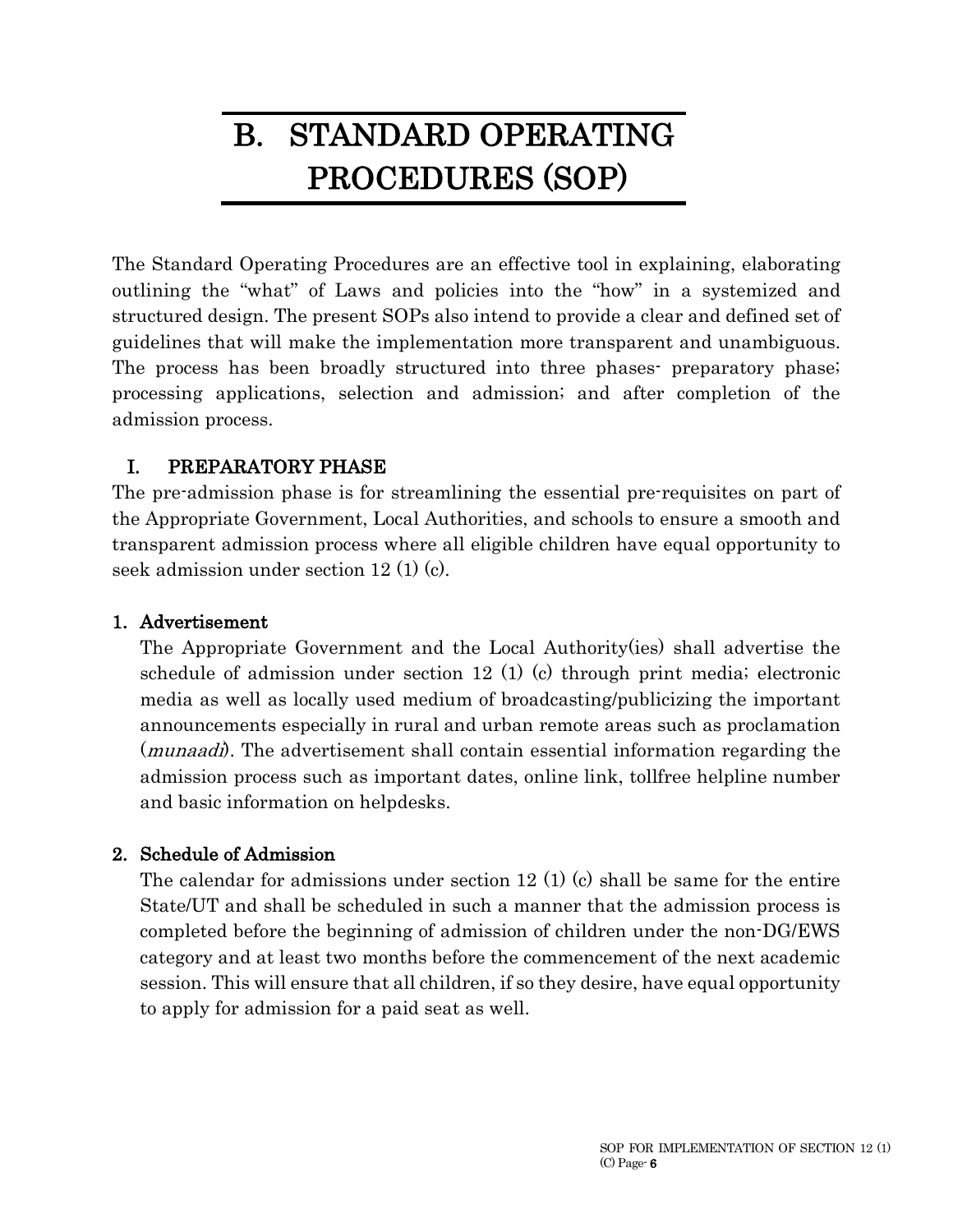## 3. Centralized Online System

- a. To fulfil its responsibility for ensuring that the children belonging to weaker section and the children belonging to disadvantaged group are not prevented from pursuing and completing elementary education on any grounds, the Appropriate Government (section 8, RTE Act, 2009) shall develop a centralized online portal for admissions under section 12 (1) (c). All the District Education Departments shall be connected to the centralized portal.
- b. The online portal shall be universally accessible especially to people in remote areas and to CWSN/PwDs as per guidelines for Indian Government website issued by NIC and Department of Administrative Reforms and Public Grievances (D/o AR&PG), Government of India, available at https://darpg.gov.in/sites/default/files/Guidelines for Government websites 0 \_0.pdf
- c. The online portal shall have all the necessary information regarding the admissions under section 12 (1) (c). This must include the following information (but not limited to)
	- i. the notified State Rules and guidelines;
	- ii. notify the definition of children belonging to disadvantaged groups and children belonging to weaker section.
	- iii. admission of children with special needs (CWSN) should be prioritized.
	- iv. defining the neighbourhood criteria; however, as per MoE's Guidelines under section 35(1) of the RTE Act, 2009, there is no compulsion on child to seek admission only in the school in his/her neighbourhood;
	- v. per child expenditure to be reimbursed by the State/UT.
	- vi. entitlements of children admitted under the DG/EWS category;
	- vii. medium of instruction in school;
	- viii. instruction manual for filling up the form;
		- ix. list of documents required;
		- x. details of helpdesks for facilitating the application process;
		- xi. toll-free helpline number for redressing the issues during and after the admission process;
	- xii. details of timeline for call of applications from eligible children;
	- xiii. deadline for submission of application forms;
	- xiv. date of list of eligible children after verification of documents;
	- xv. date of draw of lots and display of list of children getting admission along with a waiting-list;
	- xvi. date of admission in schools and beginning of the academic session;
	- xvii. the Block and District Education departments shall have separate login links for the portal.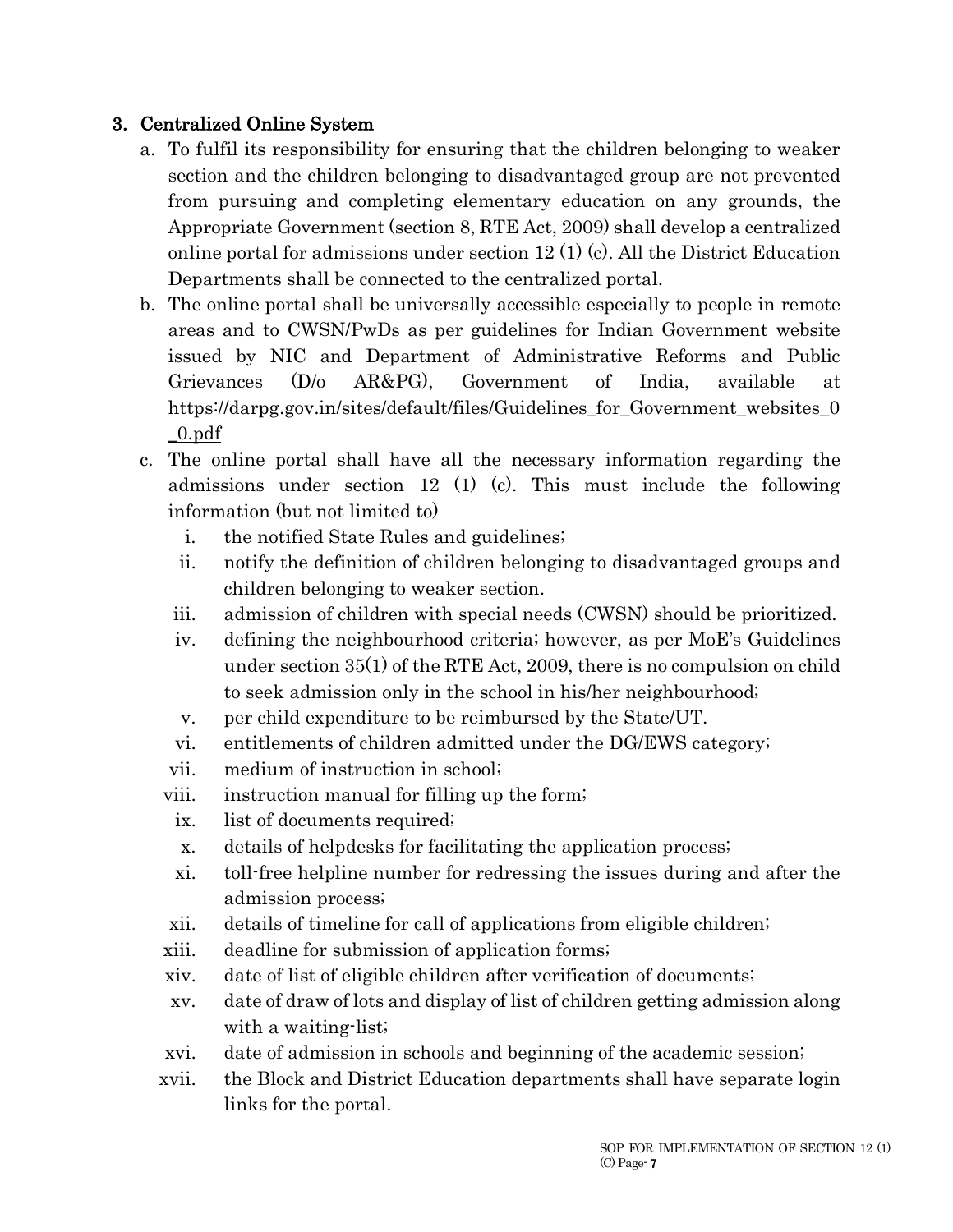- d. The online portal should provide real-time information on
	- i. Location and details of schools Geographic Information System (GIS) mapping of all schools in the neighbourhood;
	- ii. class-wise total number of seats;
	- iii. class-wise number of seats for admissions under DG/EWS category;
	- iv. class-wise number of seats for admissions of CWSN under DG/EWS category;
	- v. school-wise; class-wise and category-wise number of seats vacant under DG/EWS category.
	- vi. School-wise detail of the entry-level class i.e. whether the school has preprimary classes or the entry level class in a particular school is class I.
- e. Based on the State's/UT's 'fee regulatory mechanism/guidelines/Act', the school-wise fee structure of the school in the current session; estimate fee structure for next five years; co-curricular activities offered by the school should also be included in the portal.

# 4. Defining children belonging to disadvantaged group and the children belonging to weaker section

- a. The children belonging to disadvantaged group shall include the children from
	- i. the Scheduled Caste
	- ii. the Scheduled Tribe
	- iii. Other Backward Class (non-creamy layer)
	- iv. the Denotified Tribes (DNTs) and Nomadic Tribes(NTs)
	- v. Children with disabilities/special needs (CWSN) as per the section 2 (zc) and The Schedule of the Rights of Persons with Disabilities (RPwD) Act, 2016
	- vi. Children suffering from HIV/AIDS
	- vii. Children eligible for sponsorship under section 45 of the Juvenile Justice Act, 2015
	- viii. Children of martyred soldiers/ Central Armed Police Forces (CAPFs) or those killed in line of duty.
	- ix. Children of deprived communities such as traditional sex workers
- b. The children belonging to weaker section shall include (in order of preference)
	- i. Children belonging to such families/households that are registered under Antodaya Anna Yojna;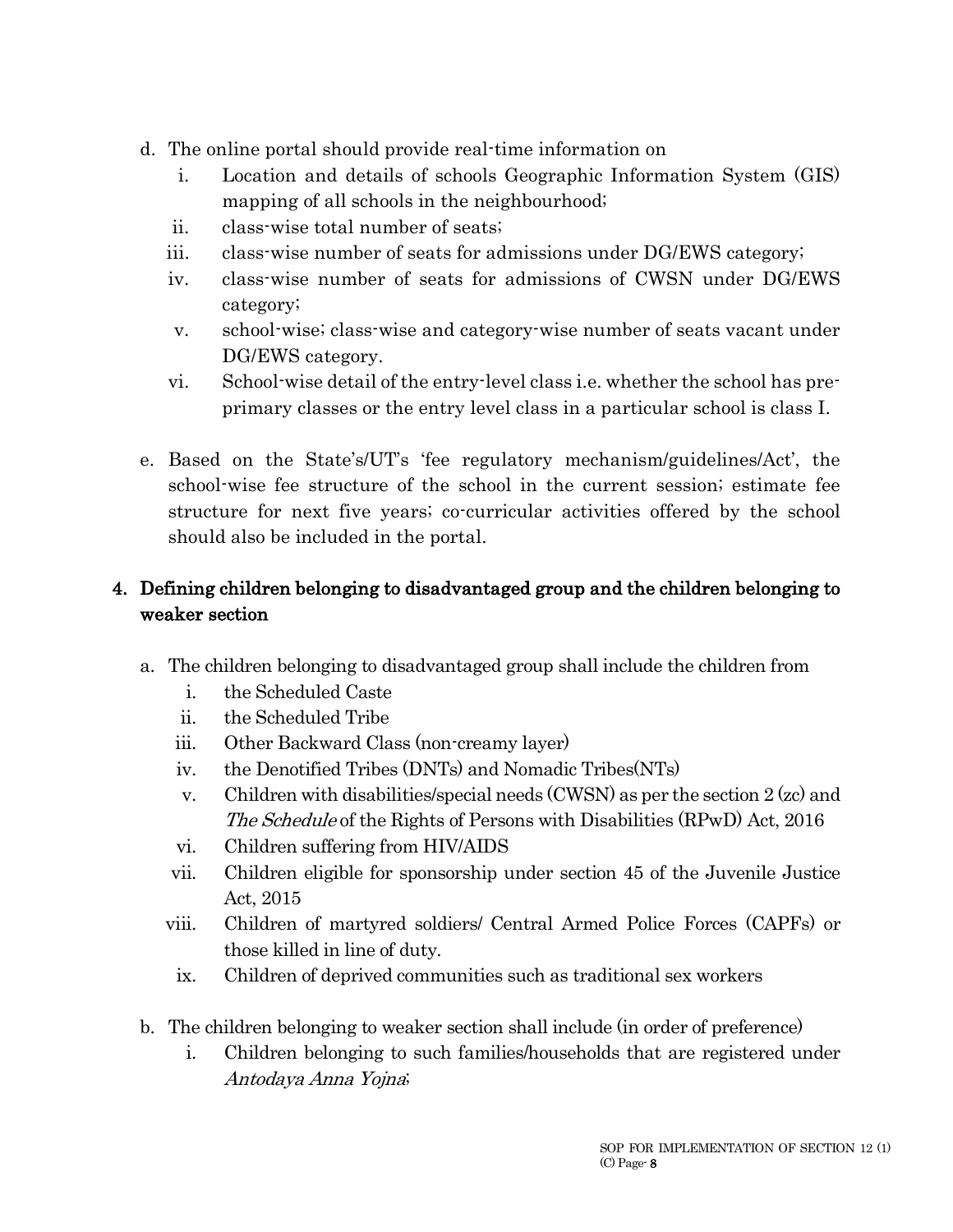- ii. Other families/households included in the Below Poverty Line (BPL) list prepared by the Department of Rural Development and Urban Development of the State/UT
- iii. Children belonging to such parents/guardian whose annual income is lower than the minimum limit prescribed by the Appropriate Government, by notification.
- iv. If a child is studying in private school under non-DG/EWS category and due to death of father/mother/guardian, who is the earning member of the family, the child comes under the EWS category, that child shall, upon submission of requisite eligibility certificate, be automatically be eligible for free education under section 12 (1) (c). Section 12 (1) (c) does not limit the number of admissions under this section and only mentions the minimum percentage share w.r.t total seats.

# 5. The list of valid documents required for the application process as proof of residence shall include any one of the following-

- a. UID- Aadhaar Card (As per Unique Identification Authority of India's circular dated 05.09.2018 and Cabinet Secretariat's OM dated 19.12.2017 no child can be denied admission or any other benefits for non-availability of Aadhaar Card)
- b. Voter Identity card
- c. Electricity Bill
- d. Telephone Bill
- e. Water Bill
- f. House Tax Receipt
- g. Driving License
- h. Copy of Rent Agreement
- i. Ration Card
- j. Certificate by Employer
- k. Certificate from Tehsildar/Local Authority
- l. Certificate from Child Welfare Committee (CWC), in case of children declared CNCP or CICL are residing in a Child Care Institution (CCI) and children defined in sub-point  $4(a)$  (7) of point I above.
- m. If the children defined in sub-point  $4 \times (2)$  of point I above, are not staying with their extended family but are residing in a Child Care Institution (CCI); the Aadhar number can be sought as per provisions under the Aadhaar (Targeted Delivery of Financial and Other Subsidies, Benefits and Services) Act, 2016 and subsequent Aadhaar (Enrolment and Update) Regulations, 2016.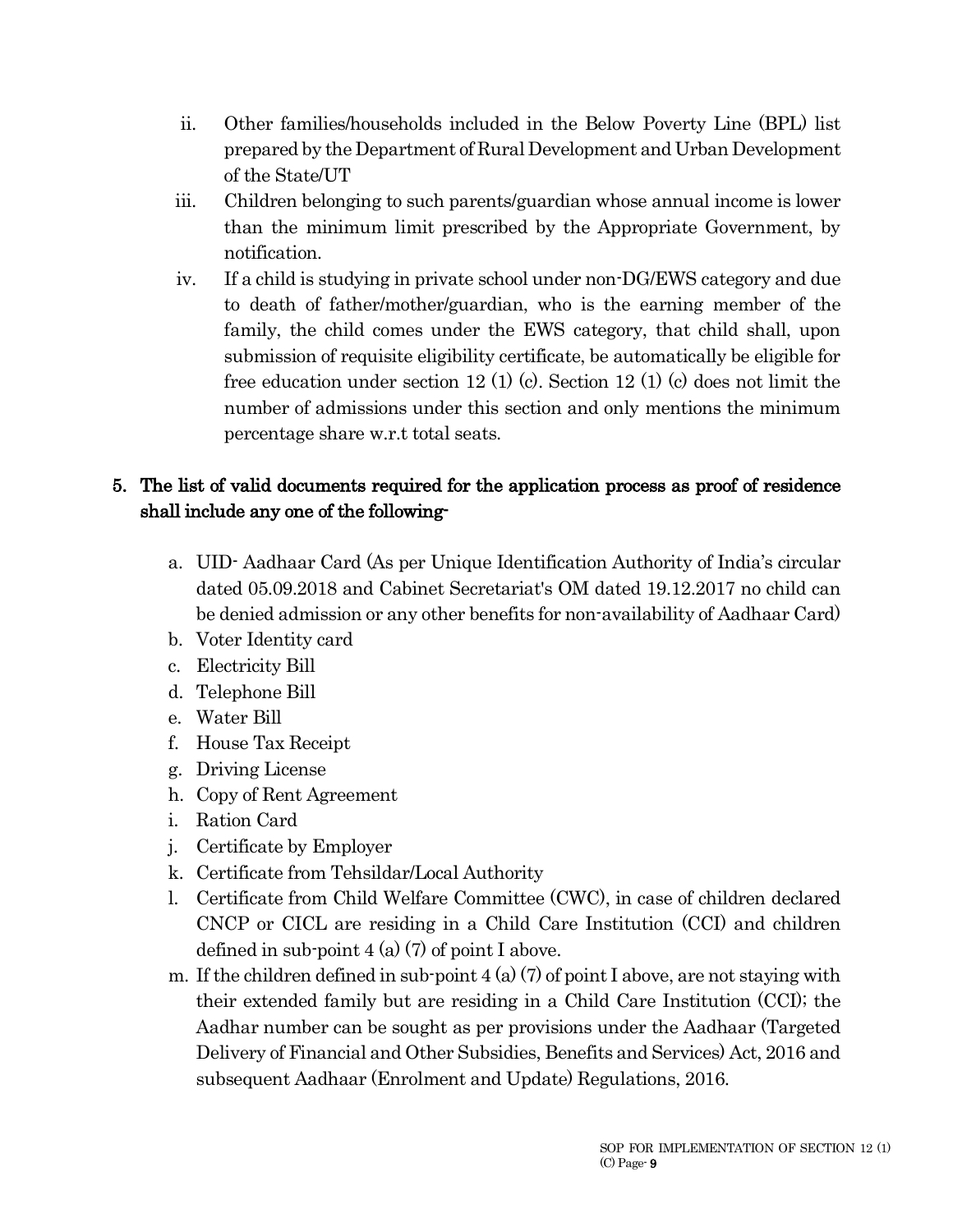#### 6. Other essential documents for ascertaining the eligibility criterion

- a. For children with disability, certificate issued by the persons having requisite qualifications and experience as certifying authorities, designated by the State Governments or as the case may be, Union Territory Administrators, as per the Guidelines for Evaluation and Procedure for Certification of Various Specified Disabilities notified under the Rights of Persons with Disabilities (RPwD) Act, 2016.
- b. Children infected or affected with HIV/AIDs, will also have to submit their own or the medical certificates of their parents.
- c. Transgender children shall submit a medical certificate issued by Civil surgeon/ Superintendent of Government notified hospitals as a proof of their eligibility under the provision.
- d. For children applying under the EWS category, the AAY Card or the BPL card will suffice as proof of income. An affidavit/undertaking has to be submitted every year that the parents still hold a valid AAY Card or the BPL card. In case the family income increases, the child will be allowed to continue free education under the provision if the annual income does not exceed the prescribed limit of that defines "other poor socio-economic groups" specified by the State annually.
- e. The certificates that shall be valid as a birth certificate includes all proof valid under the Aadhaar (Enrolment and Update) Regulations, 2016; Hospital/Auxiliary Nurse and Midwife (ANM) register record; Anganwadi record; Declaration through an affidavit of the age of the child by the parent or guardian.

#### 7. School Readiness

Before the announcement of the new admissions in a given academic year, the Competent Authority shall organize an orientation and training of schools authorities on the admission procedure, documentation required, lottery system, information to be dispensed etc in each district. The schools shall be responsible to nominate at least two teachers as well as one administrative staff responsible for the admission process (one of these trainees must either be the Principal or the Vice-Principal of the school) to undergo this training. The objective of these training will be to orient, sensitize and provide knowledge of the procedure to the school staff for developing understanding of the provisions of Section 12 (1) (c) and associated legal provisions. In addition, the staff members shall develop awareness towards the spirit of social justice and equality that the provision ensures and must develop an understanding of the values of inclusion and equality.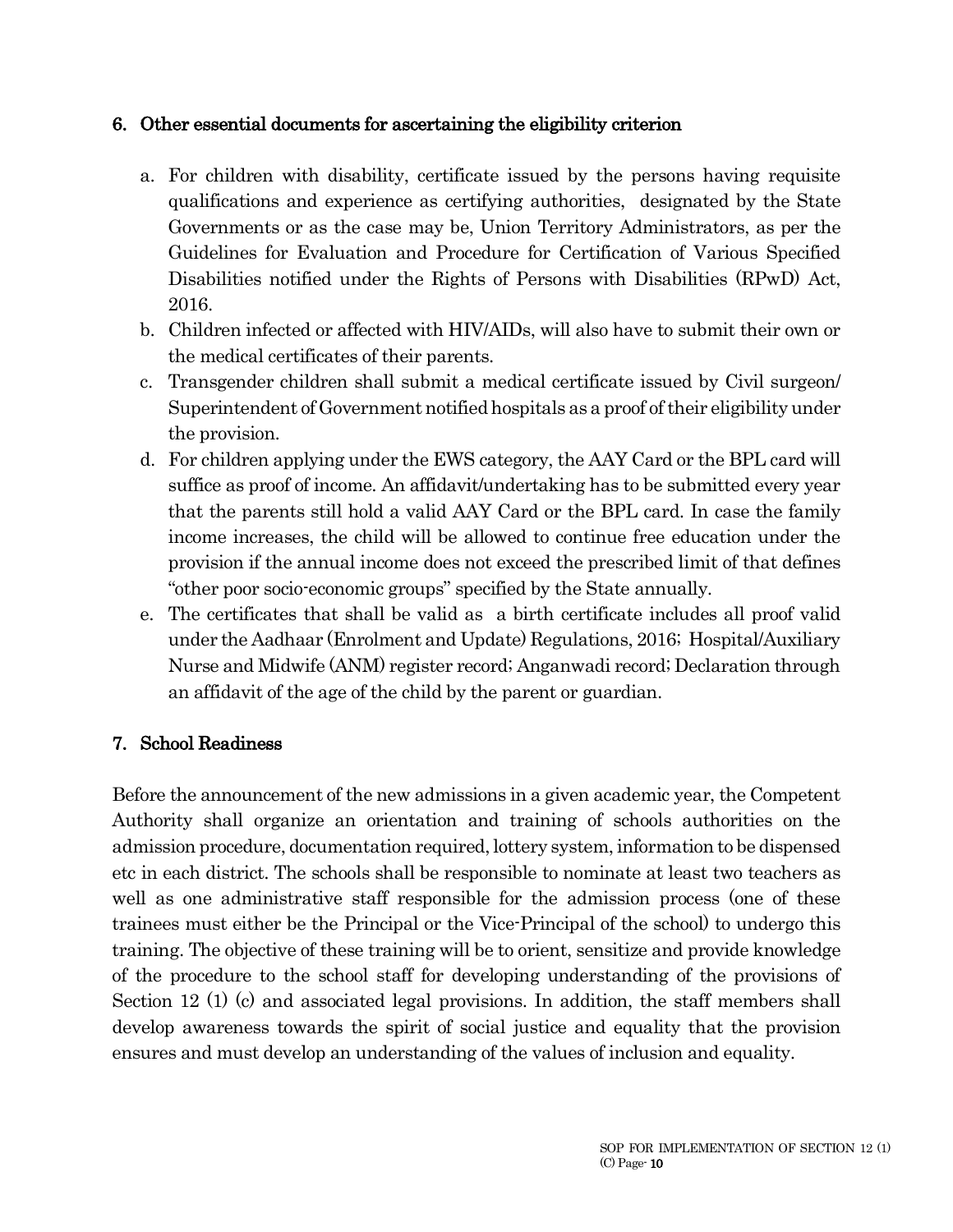#### 8. Public awareness

- a. The Local Authority (ies); unaided schools and Non-Government organizations (NGOs) in the local area shall hold admission rallies, public announcements, distribute pamphlets to raise awareness in the local area during the quarter when the admissions take place.
- b. The school shall display on their notice board all information with regards to admissions at an accessible place.

#### 9. Dispute Settlement Committee (DSC)

- a. In case of absence of a grievance redressal mechanism (GRM) u/s 32 of the RTE Act, 2009 in the State/UT; the Local Authority shall constitute a Dispute Settlement Committee (DSC) for taking up issue that arise during the selection process such as submission of forged documents; allotment of duplicate seats etc.
- b. The DSC shall be a three-member Committee headed by the Principal/Head of the District Institute of Education and Training (DIET) and include the District Education Officer as well.
- c. The tenure of the DSC shall be only for the period of admission process i.e. from the announcement of the admission process till all the seats are filled-up or all eligible children secure their admission, as the case may be.
- d. In case the aggrieved party is not satisfied by the decision of DSC, District Collector/Magistrate shall be the final appellate authority.
- e. If it is established that the documents submitted by the parents/guardians are forged, appropriate legal action may be initiated.
- f. Similarly, in case the allegation made by the school against any person are not found to be true, appropriate legal action may be initiated.
- g. The decision on any dispute shall be taken within three days.

# II. PROCESSING APPLICATIONS, SELECTION & ADMISSION

## 1. Help-desks

a. Help-desks shall be set-up during the admission cycle by the Local Authority(ies) in every ward; and by unaided schools and Non-Government organizations (NGOs) to facilitate parents/guardians and taking them through the entire admission process such as helping the parents/guardians for filling up the online form. The youth volunteers from Youth Clubs, NSS, local colleges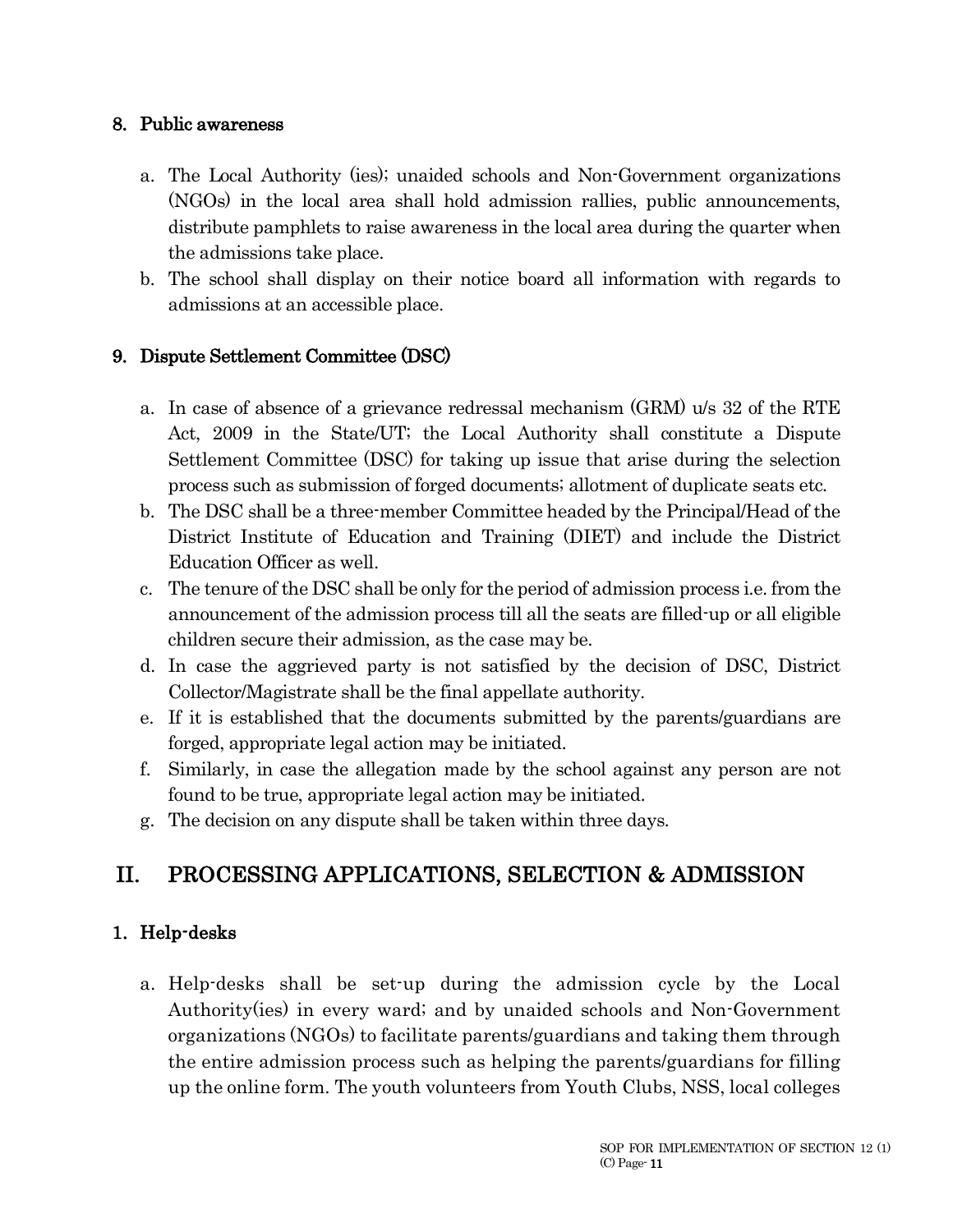etc. can also be engaged for providing their services at the helpdesk on voluntary basis.

- b. The Local Authority shall ensure that no charges are incurred from parents/guardians for the services offered at the help-desk. These services shall be a part of the role and responsibilities of the Local Authorities and schools and a voluntary service by the interested NGOs.
- c. The helpdesk shall stay functional till the completion of admission process for the particular academic session.
- d. The admission under DG/EWS category shall be included as one of the services under the Common Service Centres (CSC) Scheme to help people in rural areas who do not have access to technology in filling up the application form. The applicant shall receive a receipt of submission of form. The form shall be automatically transferred to the State centralized Portal under the specific District.

## 2. Selection Criteria

- a. The lottery shall not be executed only for the schools that are the first preference in less number of applications than the school's intake as per the number of seats available.
- b. First those applications shall be considered where the residence is within 1 km of the radius from the school (or as per the neighbourhood criterion defined under the respective State RTE Rules). Thereafter the applicants residing within the range of 3 km radius from the schools shall be taken into consideration.
- c. Within the neighbourhood criterion of 1 km and 3 km distance, preference will be given to children who have siblings studying in the same school.
- d. If the applications of sibling category, in neighbourhood range of 0-1 km are in excess of the seats of General Category, the draw of lots of all sibling applications (which have residence within 1 km), shall be conducted to admit the students against the number of available seats.
- e. If the applications of sibling category within 0-1 km are less than the seats of non-DG/EWS category and if seats still remain vacant after exhausting sibling applications, the school shall admit the students on the basis of draw of lots from the remaining applications received under the neighbourhood range of 0- 1 km.
- f. In case the total applications of  $0<sub>1</sub>$  km is less than the number of seats of non-DG/EWS category, and vacancies still remain unfilled after exhausting the applications from the distance range of 0-1 km, the applications from the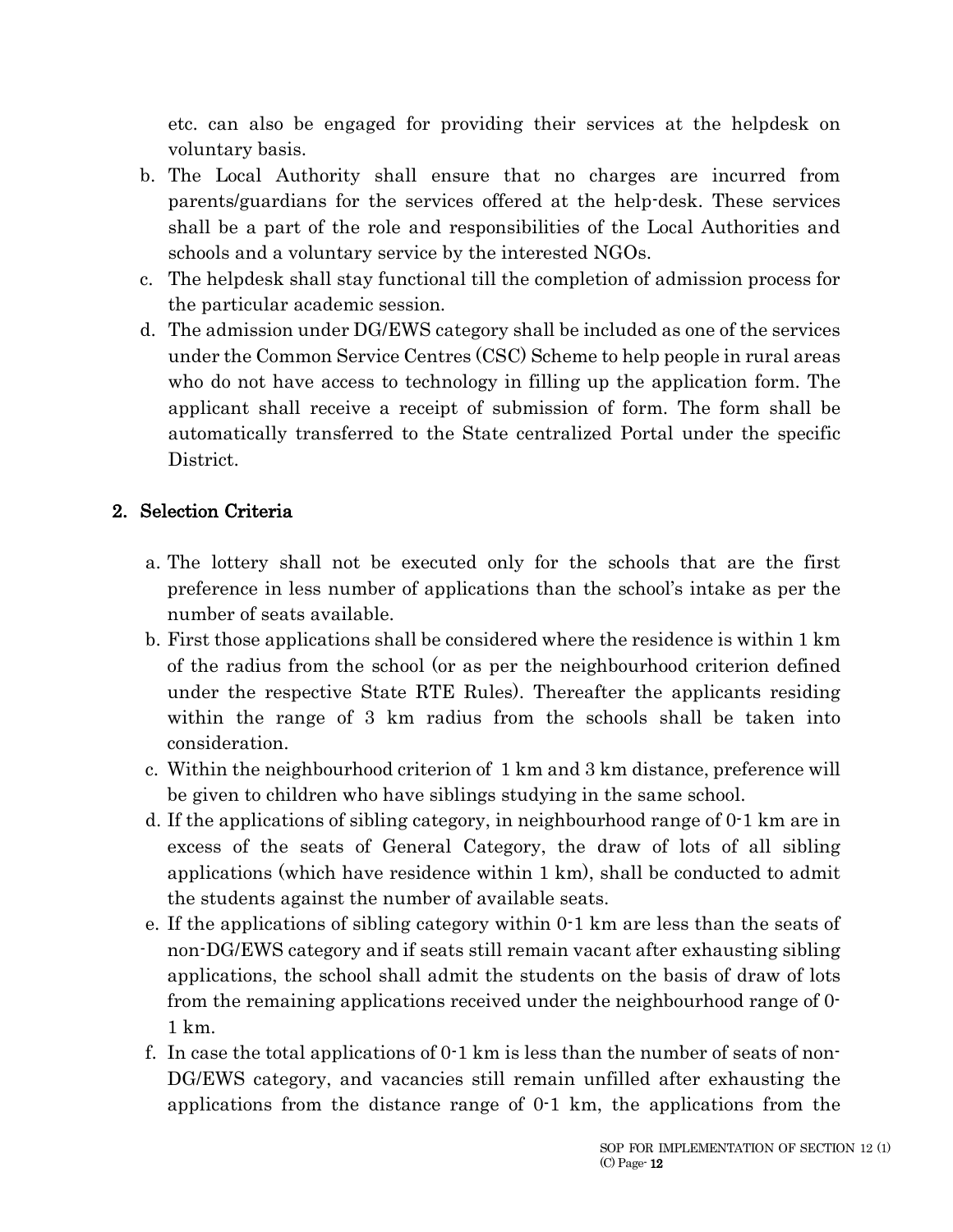second neighbourhood distance range of more than 1 km and up to 3 km shall be considered in the above manner i.e. out of the total applications from the neighbourhood range of more than 1 km and up to 3 km, admission is to be given to all siblings.

- g. If the applications of sibling category, in neighbourhood range of more than 1 km up to 3 km are in excess of the vacant seats of non-DG/EWS category, the draw of all sibling applications (which have residence within 3 km), shall be conducted to admit the students against the number of vacant seats.
- h. If the applications of sibling category within 3 km are less than the remaining vacant seats of General Category and if seats still remain vacant after exhausting sibling applications, the school shall admit the students on the basis of draw of lots from the remaining applications received under the neighbourhood range of more than 1 km and up to 3 km.
- i. If vacancies still remain unfilled after exhausting the applications from the distance range of more than 1 km and up to 3 km, the applications from beyond the range of neighbourhood of more than 3 km shall be considered in the above manner.
- j. The limit of 1-3 km may vary from State to State depending on their State Rules. However, admission should be provided to children beyond the neighbourhood limits as well.
- k. In the selection process, the States may devise a mechanism to prioritize the admission of children with special needs (CWSN).
- 3. The Local Authority shall ensure that all parents/guardians are informed about the date of the lottery through public announcements (in local daily newspapers, radio, television etc), through notice board of the schools, through SMS etc.
- 4. The results of the selection shall be informed to all parents/guardians through official letter issued by the school and school notice boards and through email/SMS. Also, school shall as per the contact details shared by the parents/guardian at the time of the admission forms, make telephonic call to the parents of the selected students.
- 5. The parents/guardians shall be allowed to change the school preferences before the last date of the submission of application. After the last date, the changes made shall automatically be saved and no further change can be done by the applicants.

#### 6. Dispute Settlement

Any dispute arising during the selection procedure such as allotment of duplicate seats; submission of forged documents etc. shall be redressed through the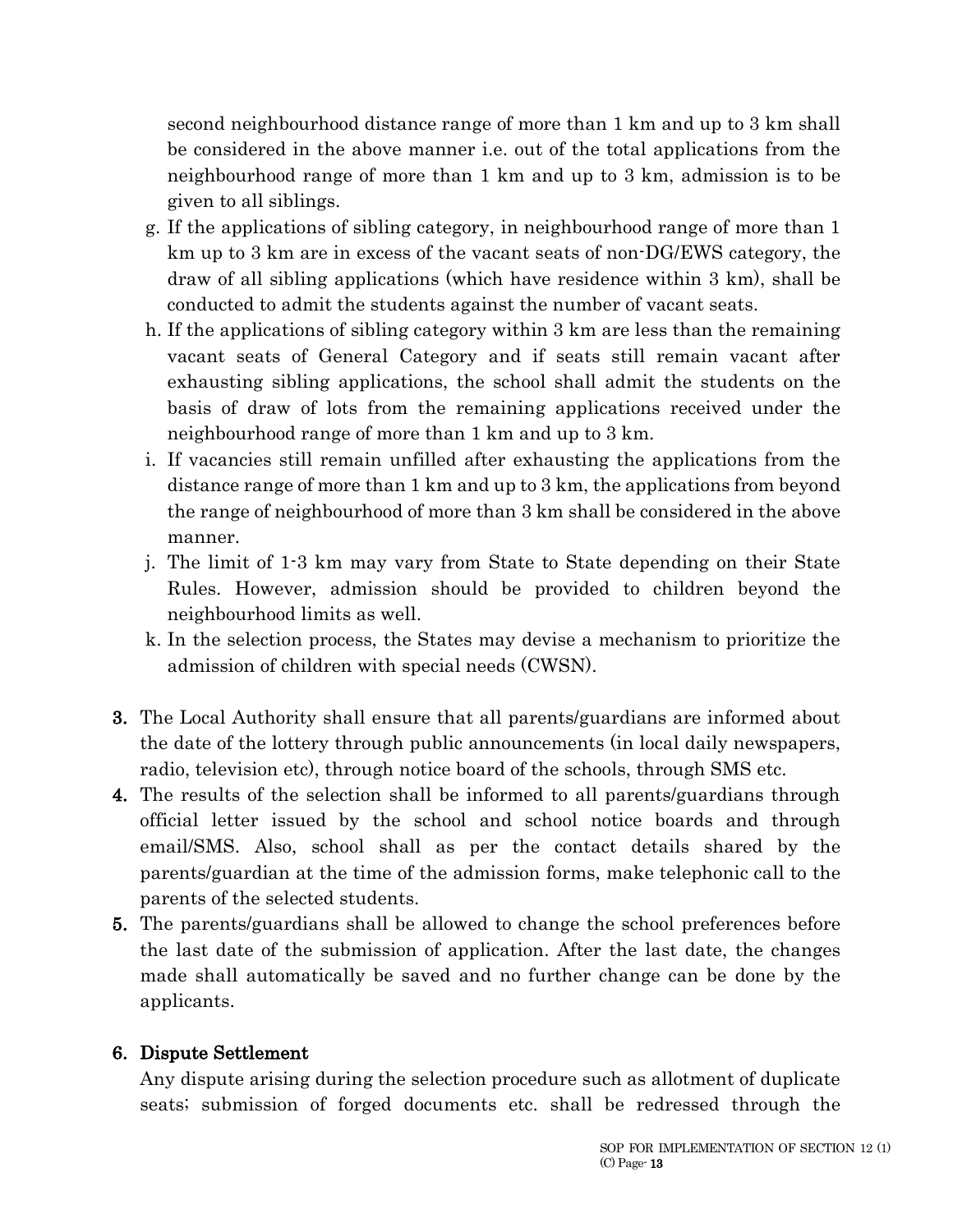Grievance Redressal Mechanism (GRM) of the State/UT u/s 32 of the RTE Act, 2009 or the State/UT may constitute an exclusive Dispute Settlement Committee (DSC).

# III. AFTER COMPLETION OF THE ADMISSION PROCESS

#### 1. Admission Process

- a. The portal shall contain school-wise list of children who got selected through the lottery process. The school will then update the status of admission of each child by selecting whether the child has taken admission or not.
- b. The school shall individually approach to parents/guardian of each child for completing the admission process.
- c. If the parents of the child to whom seat has been allotted is not traceable by the school for seven days, this may be treated as a dispute and referred to Grievance Redressal Mechanism (GRM) of the State/UT u/s 32 of the RTE Act, 2009 or Dispute Settlement Committee (DSC). After decision of authority under GRM/DSC, the seat may be released for admission of child in the waiting list.
- d. In case such trend is noted for a specific school, the authority under GRM/DSC and SCPCRs may take *suo-motu* cognizance and initiate inquiry. Inquiry can also be initiated if more than 5 percent seats are left vacant in a school.
- e. Any issues with regard to documents shall be also be directed to GRM/Dispute Settlement Committee (DSC).

#### 2. Basic Essential for effective Inclusion

- a. The children shall receive their entitlements such as textbooks, uniform under the RTE Act, 2009 at least 15 days before classes/academic year begins.
- b. In case of such entitlements for which facilities are not available in the school such as Mid-day Meal, the amount equivalent to the expenditure shall be reimbursed to the child in their bank account.
- c. The children admitted under DG/EWS category shall be provided education in an inclusive environment. No separate classroom sections shall be allotted to these children nor separate place be designated for their lunch/play time.
- d. The school shall apply for reimbursement of funds online within the time frame with complete set of requisite documents to avoid any delay in reimbursement.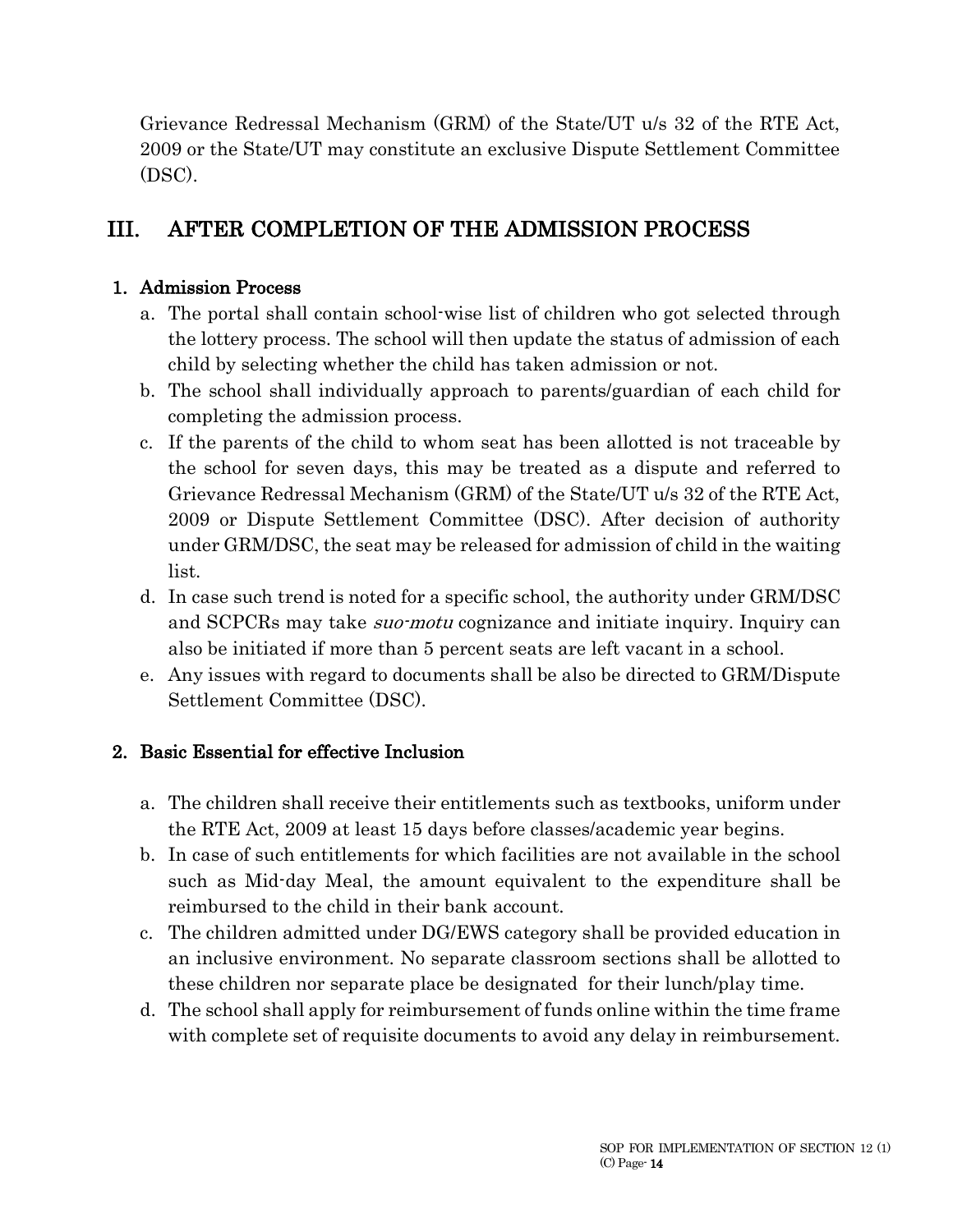- e. The school shall ensure that the Manual for Safety and Security of Children in Schools (https://ncpcr.gov.in/showfile.php?lid=1926) is followed by the school and the school is not neglecting the safety of children.
- f. All schools for which School management Committee (SMC) is not mandatory under RTE Act, 2009, shall constitute a Parents-Teachers Association (PTA). The composition and process of formation of PTA is placed as Annexure I.
- g. An Anti- Bullying Committee may be constituted in school, comprising of Vice Principal, a Senior teacher, School Doctor, Counsellor, PTA representative, School Management representative, Legal representative, Peer Educators etc.

## 3. Reimbursement of per child expenditure

- a. As given under section 12 (2) the school specified in sub-clause (iv) of clause (n) of section 2 providing free and compulsory education as specified in clause (c) of sub-section (1) shall be reimbursed expenditure so incurred by it to the extent of per-child-expenditure incurred by the State, or the actual amount charged from the child, whichever is less, in such manner as may be prescribed;
- b. Provided that such reimbursement shall not exceed per-child-expenditure incurred by a school specified in sub-clause (i) of clause (n) of section 2.
- c. Provided further that where such school is already under obligation to provide free education to a specified number of children on account of it having received any land, building, equipment or other facilities, either free of cost or at a concessional rate, such school shall not be entitled to any reimbursement to the extent of such obligation.
- d. Further, as per rule 12 of the RTE Rules, 2010, the total annual recurring expenditure incurred by the State Government, whether from its own funds, or funds provided by the Central Government or by any other authority, on elementary education in respect of all schools referred to in sub-clause (ii) of clause (n) of section 2, divided by the total number of children enrolled in all such schools, shall be the per-child expenditure incurred by the State Government.
- e. For the purpose of determining the per-child expenditure, the expenditure incurred by the State Government or local authority on schools referred to in sub-clause (ii) of clause (n) of section 2 and the children enrolled in such schools shall not be included.
- f. However, within the recurring expenditure, the per-child expenditure shall be calculated take into consideration the constant expenditure and variable expenditure.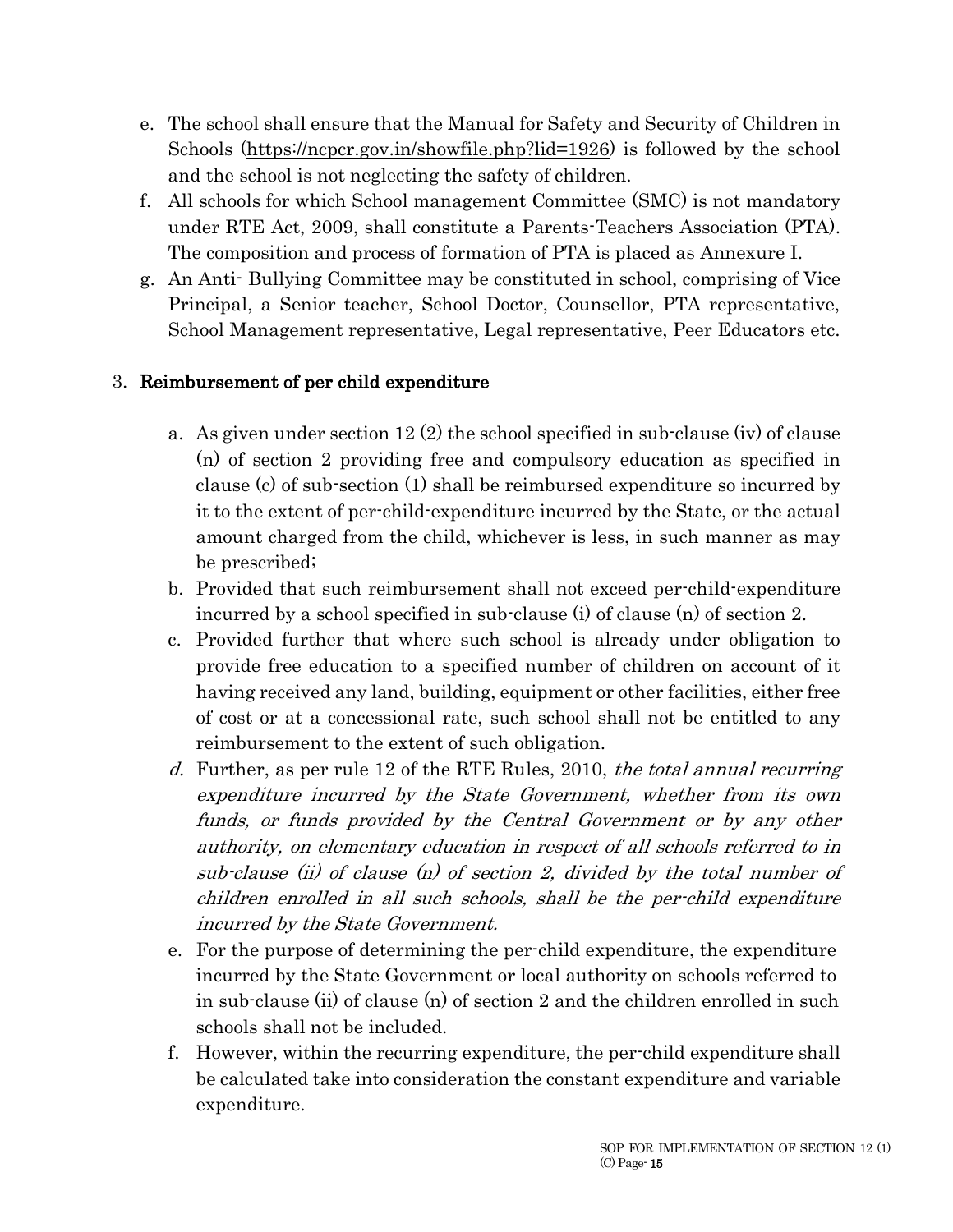- **Constant Expenditure** the expenditure that remains same for all children without taking to consideration any specific requirement. This includes expenditure on mid-day meal, uniform, teacher and other staff salary, teacher training, SMC training, laboratories, library and other maintenance charges, water charges etc. The constant expenditure may vary within the school levels. For instance, the cooking of MDM varies for primary and upper-primary classes; the salary of teachers for primary and upper primary may also vary.
- Variable Expenditure is the one where the expenditure varies for each child depending upon their special requirement. This includes Braille books, escort allowance, salary of resource person/special educator, Aids and appliances and other facilities extended in case of CWSN, stipend/scholarship received by CWSN and children from disadvantaged groups etc.
- Level-wise fixed expenditure per child for primary and upper-primary (elementary) level shall be fixed. Thereafter, the cost of variable expenditures shall be calculated based on the special schemes by Central/State Governments for different groups such as CWSN, socially disadvantaged, EWS, transgenders etc.
- g. It may be noted that while reimbursing the per-child expenditure, the child shall be considered in only one category under which they have secured admission.

#### 4. Monitoring and Grievance Redressal

a. NCPCR and SCPCRs, as the case may be, shall be responsible for monitoring the implementation of the SOP. For this, following shall be powers of NCPCR/SCPCR as defined in section 31 and 32 of the RTE Act, 2009

The NCPCR constituted under section 3, or, as the case may be, the SCPCR constituted under section 17, of the CPCR Act, 2005 (4 of 2006) shall, in addition to the functions assigned to the that Act, also perform the following functions, namely: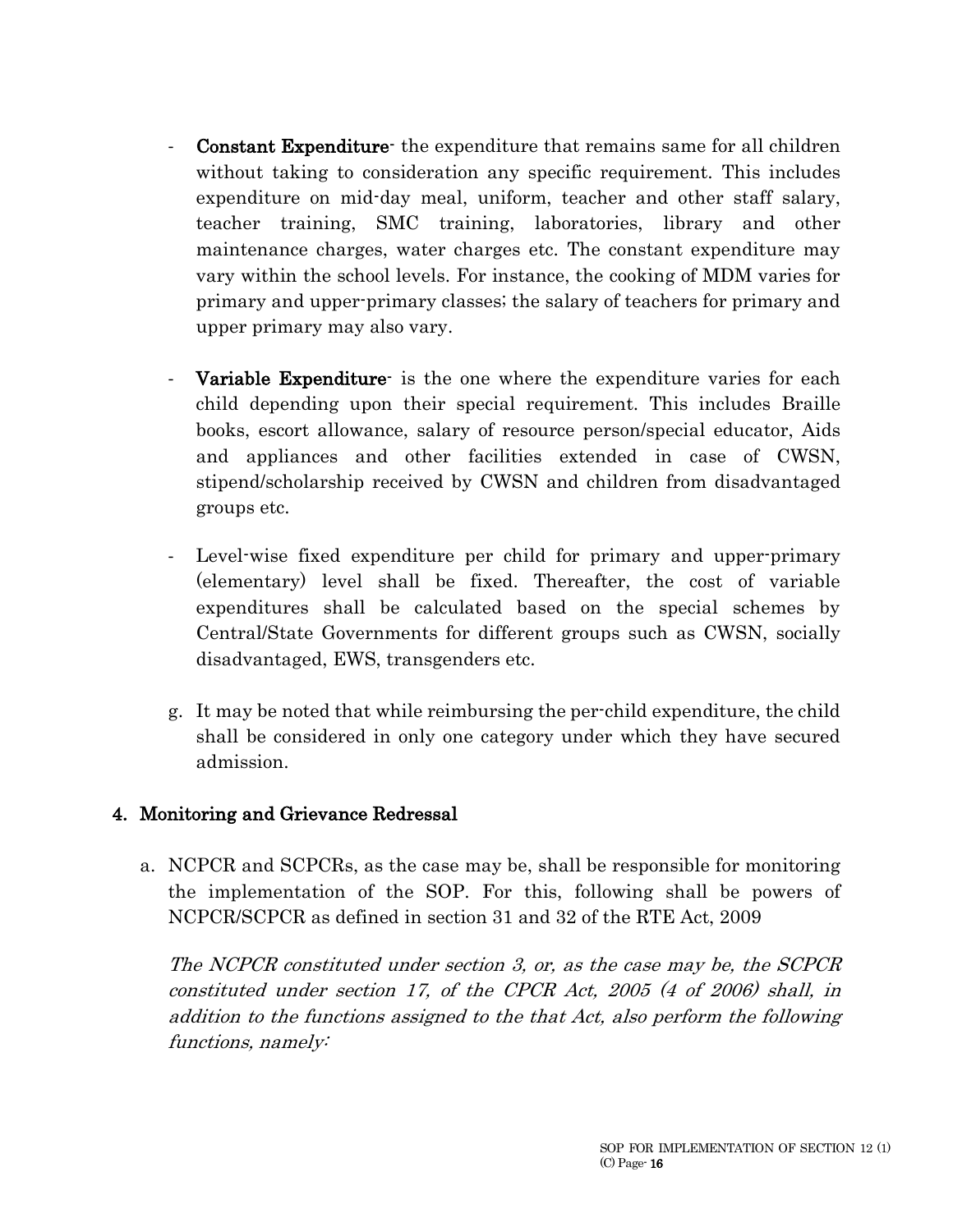- i. Examine and review the safeguards for the rights provided by or under any Law related to children and recommend measures for their effective implementation;
- ii. Inquire into complaints relating to child's right to free and compulsory education; and
- iii. Take necessary steps as provided under section 15 and 24 of the said CPCR Act, 2005.

The said Commissions shall, while inquiring into any matters relating to child's right under clause  $c(1)$ , have the same powers as assigned to them under sections 14 and 24 of the said CPCR Act, 2005.

Where the SCPCR has not been constituted the appropriate Government may, for the purpose of performing the functions specified in clause 1 (a) to 1 (c), constitute such authority, in such manner and subject to such terms and conditions, as may be prescribed.

- b. As per Section 32 of RTE Act, 2009
- 1. Notwithstanding anything contained in section 31, any person having any grievance relating to the right of a child under this Act may make a written complaint to local authority having jurisdiction.
- 2. After receiving the complaint under sub-section (1), the local authority shall decide the matter within a period of three months after affording a reasonable opportunity of being heard to the parties concerned.
- 3. Any person aggrieved by the decision of the local authority may prefer an appeal to the SCPCR or the authority prescribed under sub-section 3 of section 31, as case may be.
- 4. The appeal preferred under sub-section 3 shall be decided by SCPCR or the authority prescribed under sub-section 3 of section 31, as case may be, as provided under clause (c) of sub-section (1) of section 31.
- c. Competent Authority shall conduct random checks/inspections in the schools.
- d. The fees charged from other students and amount sought for reimbursement shall also be cross-checked during these checks/inspections.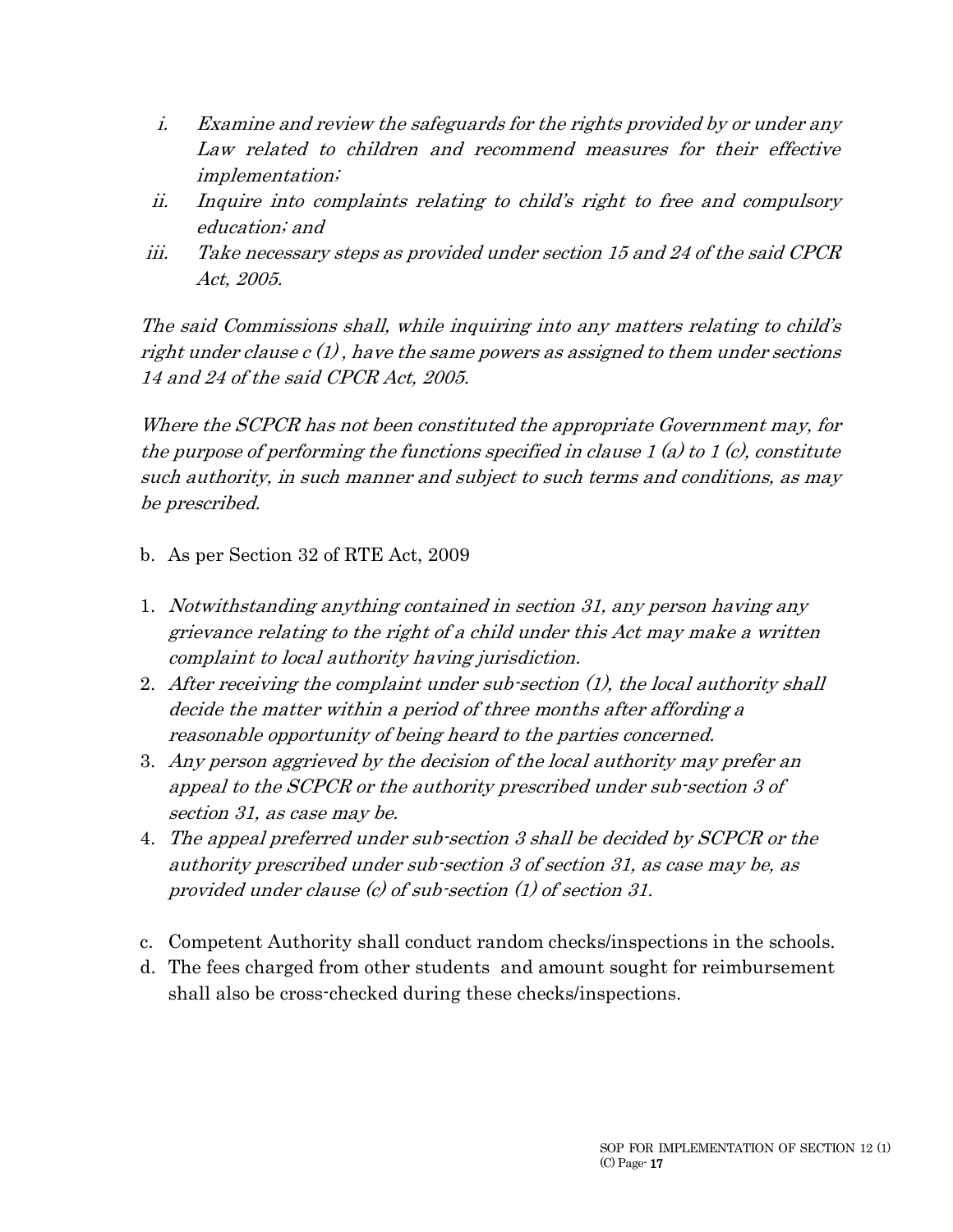# C. ROLES & RESPONSIBILITIES OF STAKEHOLDERS

The aim of this section is to provide an overview of stakeholders involved in the implementation of RTE Act, 2009 with reference to section 12 (1) (c). It specifically describes the responsibilities of the key stakeholders such as Appropriate Government, Local Authority, Schools, non-governmental organizations (NGOs) etc. This section endeavours to outline the specific functions of different stakeholders in extending the rights of the child in their best interests.

#### 1. Appropriate Government

- a. To establish an universally accessible, centralized online admission portal for admissions under section 12 (1) (c) of the RTE Act, 2009.
- b. Conduct a GIS based mapping of all schools responsible for admissions under section 12 (1) (c) as defined in the Act.
- c. Establish a system of annual mapping of children in the neighbourhood including those eligible for admissions under DG/EWS category.
- d. Define and notify the Local Authority under the RTE Act, 2009; groups included in children belonging to disadvantaged groups and children belonging to weaker section
- e. Define and notify entitlements of children admitted under the DG/EWS category
- f. To notify the area and limits of neighbourhood schools.
- g. Define and notify per-child expenditure that shall be reimbursed to the schools
- h. Establish a toll-free centralized helpline for facilitating the parents/guardians and schools for the admission process.
- i. Prepare a detailed admission schedule and ensure that the same reaches out to all children and parents in the area
- j. Develop a detailed manual guiding the schools, parents/guardians and children for taking them though the admission process.
- k. Ensure through Local Authorities that all schools fill up their reimbursement claims and timely release of funds.
- l. Ensure that a robust Grievance Redressal Mechanism is in place as per section 32 of the RTE Act, 2009 so as to ensure that the children belonging to weaker section and the children belonging to disadvantaged group are not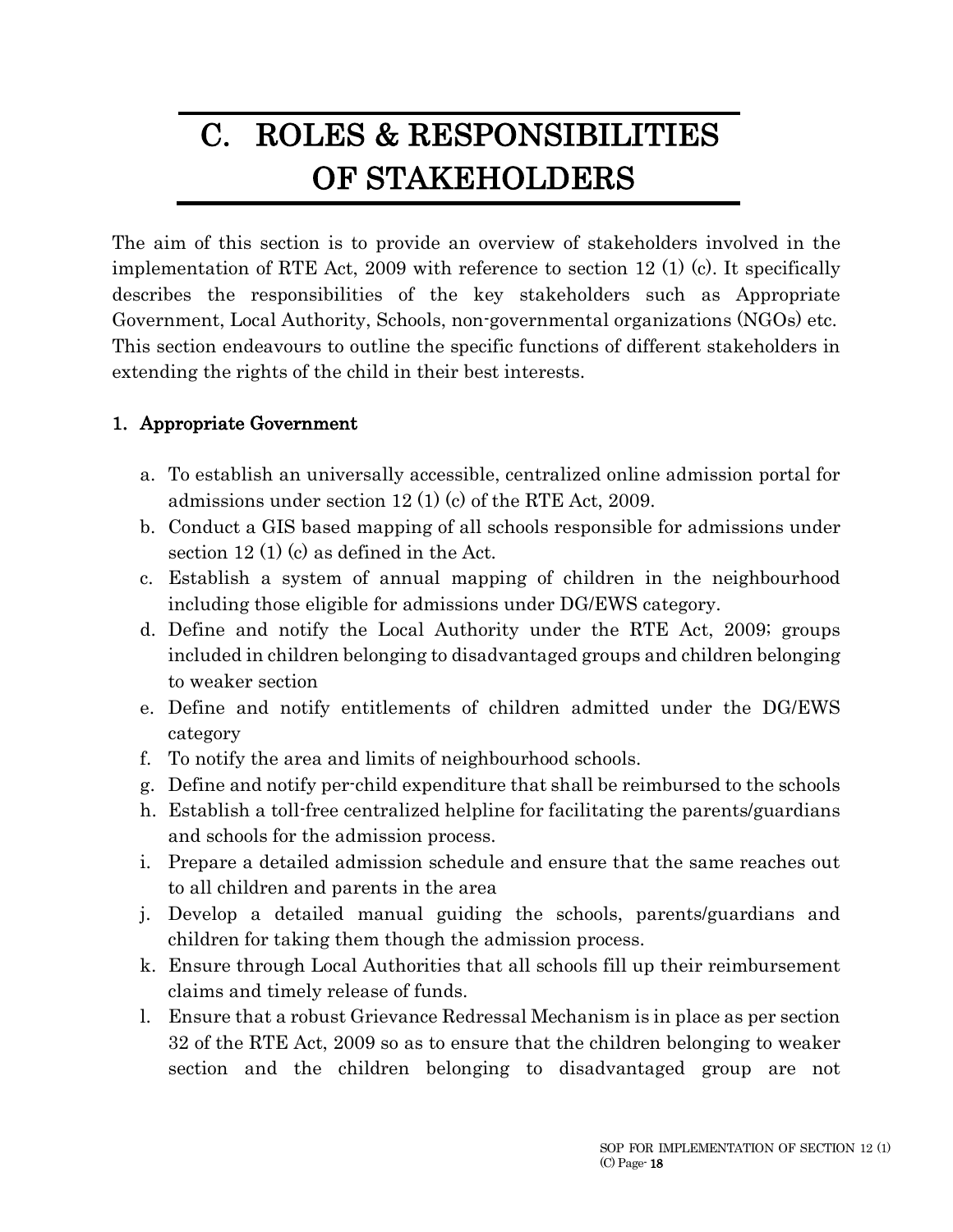discriminated against; and ensure compulsory admission, attendance and completion of elementary education by every child.

- m. To ensure that CWSN enrolled in private schools under section 12  $(1)$  (c) received the prescribed stipend, aids and appliances and other support as CWSN received in Government schools. For this coordination with Department of Social Justice & Empowerment in respective States can be sought for benefits under the Scheme of Assistance to Disabled Persons for Purchase/Fitting of Aids/Appliances (ADIP Scheme) and Scheme for Implementation of Persons with Disabilities Act, 2016 (SIPDA).
- n. Take action against the school, on recommendation of Local Authority, in case the school fails to report the children who drop-out from the school.

# 2. Local Authority

- a. Ensure and monitor admission, attendance and completion of elementary education by every child within its jurisdiction.
- b. Ensure that child belonging to disadvantaged sections and weaker section are not discriminated against and prevented from pursuing and completing elementary education on any grounds.
- c. Maintain records of children up to the age of 14 years within its jurisdiction, in such manner as may be prescribed.
- d. Hold awareness drives for disseminating information regarding the benefits of the provision and the admission procedure among general public.
- e. Conduct orientation and sensitization workshops for Schools.
- f. Define the grievance redressal mechanism u/s 32 of the RTE Act, 2009 or may also constitute a Dispute Settlement Committee (DSC) for taking up issue that arise during the selection process such as submission of forged documents; allotment of duplicate seats etc.
- g. Recommend action against the school to the Appropriate Government, in case the school fails to report the children who dropped-out from the school.
- h. Local Authority shall ensure redressal of grievances as per State grievance redressal mechanism under section 32 of the RTE Act, 2009.
- i. Local Authority shall ensure that all schools under these procedures shall establish Parents-Teachers Association (PTA).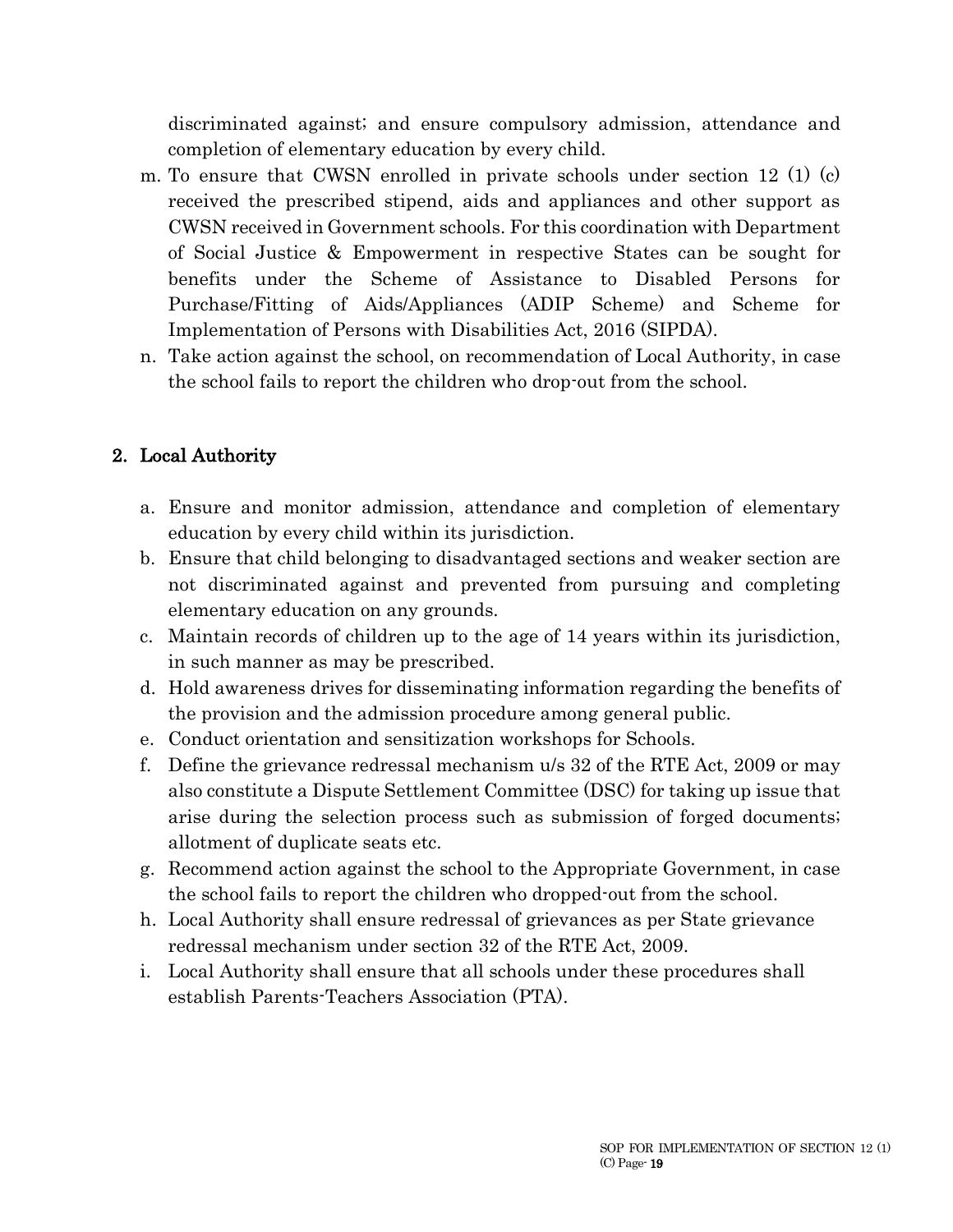#### 3. District -level Education Officers

- a. The Competent Authority shall organize an orientation and training of schools authorities on the admission procedure, documentation required, lottery system, information to be dispensed etc in each district.
- b. Wherever District -level Education Officers are notified as Local Authority, shall ensure timely redressal of grievances pertaining to the admissions, discrimination, harassment and otherwise, as prescribed under section 32 of the RTE Act, 2009.
- c. Conducting random checks/inspections in the schools.
- d. Formation of Parents-Teachers Association (PTA)

# 4. Schools

- a. The schools shall ensure availability of entitlements such as textbooks, uniform under the RTE Act, 2009 at least 15 days before classes/academic year begins.
- b. The school shall prescribe and follow NCERT/SCERT textbooks only and shall place the order with NCERT/SCERT as per the number of available seats for admission under the DG/EWS category.
- c. In case school provides meals to all children, the same shall also be provided to children admitted under section 12 (1) (c). In case meals are not provided by school, the amount shall be transferred to child's account as per the per child expenditure reimbursed by the Appropriate Government.
- d. Similarly, in case the school is not providing uniform to the child, the amount shall be transferred to child's account as per the per child expenditure reimbursed by the Appropriate Government.
- e. The school shall only decide the colour of the uniform. However, any specific brand, design and seller cannot be imposed/suggested by the school authorities.
- f. In case, the school is found neglecting child's safety; harassing the child; is adopting/encouraging practices that discriminate against the children; action shall be taken against the school as per section 75 of the J.J. Act, 2015.
- g. The school shall inform the Local Authority whenever a child drop outs or remains absent continuously for 30 days. In case, school fails to provide the information within one month, appropriate action shall be taken against the school by the Competent Authority under the Child Labour (Prohibition and Regulation) Act (CLPRA), 2016 and Child Labour (Prohibition and Regulation) Amendment Rules, 2017.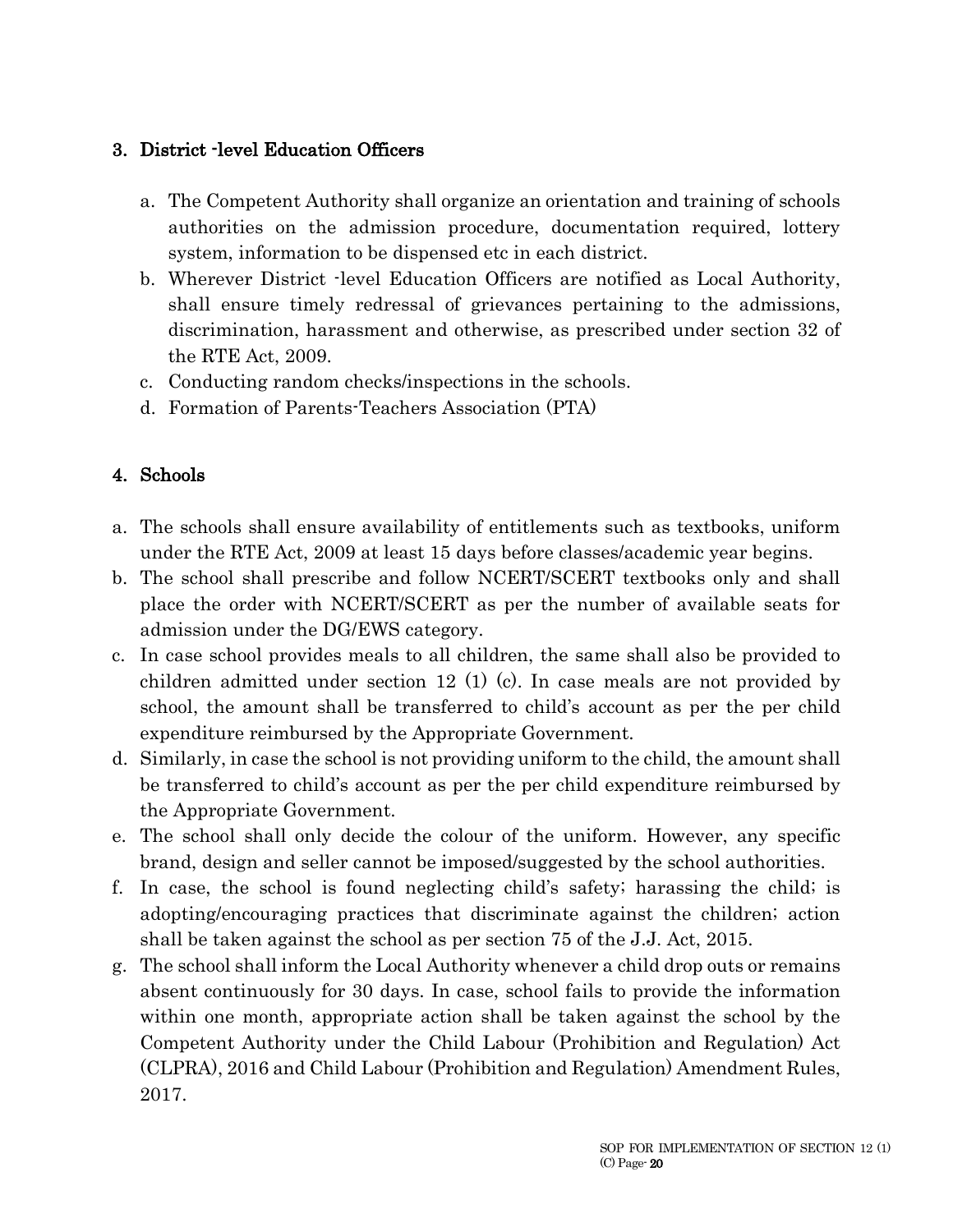# 5. Parent-Teacher Association (PTA)

- a. To ensure that the schools follow the prescribed procedure for admissions and the ensure schools fulfil their responsibilities given under these procedures.
- b. To contribute in creating awareness among parents for applying for admission under the category.
- c. The PTA may also volunteer at the Help-Desks established for the purpose by the Local Authorities, NGOs etc.
- d. PTA shall conduct periodic meetings and minutes/decisions of the meetings shall be properly recorded and made available to the School Principal to be put on school's website and notice board to be made available to every parent. The periodicity of PTA meetings should be at least once a month as for SMC under rule 3 (5) of the RTE Rules, 2010.
- e. The decisions taken in Anti-Bullying Committee and Grievance Committee for Child Sexual Abuse (CSA) meeting should be discussed in the meeting of/PTA.
- f. PTA should ensure implementation of such guidelines related to safety and security of children based on which this Manual has been prepared.
- g. The member of PTA who is part of Anti-Bullying Committee to develop bullying prevention programme and creating awareness.

## 6. Parents

- a. It shall be the duty of the parent or guardian to admit or cause to be admitted his or her child or ward, as the case may be, to an elementary education school in the neighbourhood.
- b. Ensure preparation of all necessary documentation required for the admission such as registration of birth certificate, caste certificate, income certificate etc.
- c. In case of any grievances take up the matter to the concerned authorities GRM.

## 7. Non-Government Organizations (NGOs)

The NGOs shall contribute in organizing awareness drive and facilitating parents/guardians for filling up the online forms. However, this should strictly be done on voluntary basis and in no circumstances the NGO or any other group shall charge money for the service provided.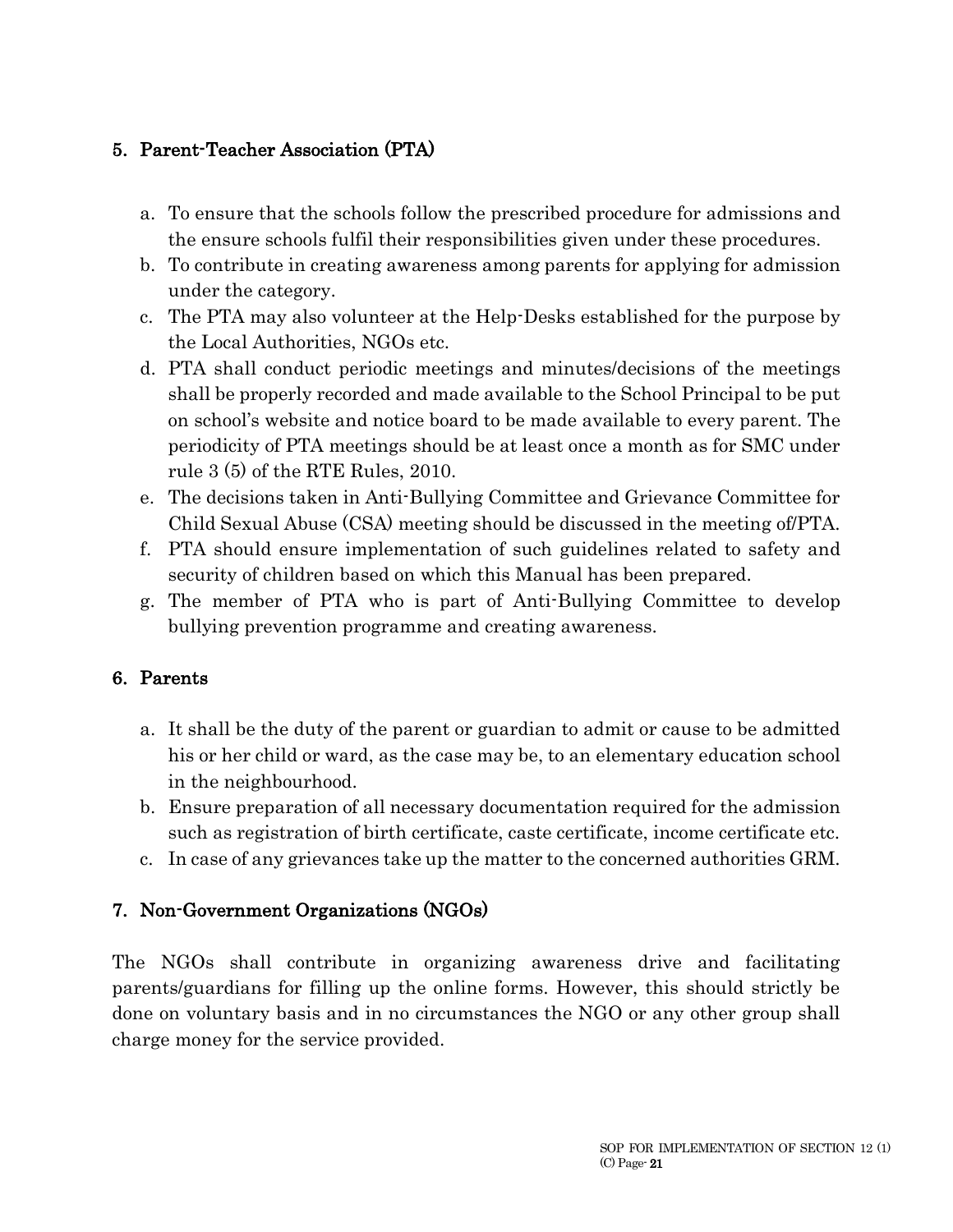#### 8. National & State Commissions for Protection of Child Rights (N/SCPCR)

The National and State Commissions shall fulfil their functions and responsibilities as given in section 13, 14 and 15 of the CPCR Act, 2005 and section 31 of RTE Act, 2009. In addition, wherever required the Commission shall act as per its mandate under the J.J. Act, 2016 and POCSO Act, 2012.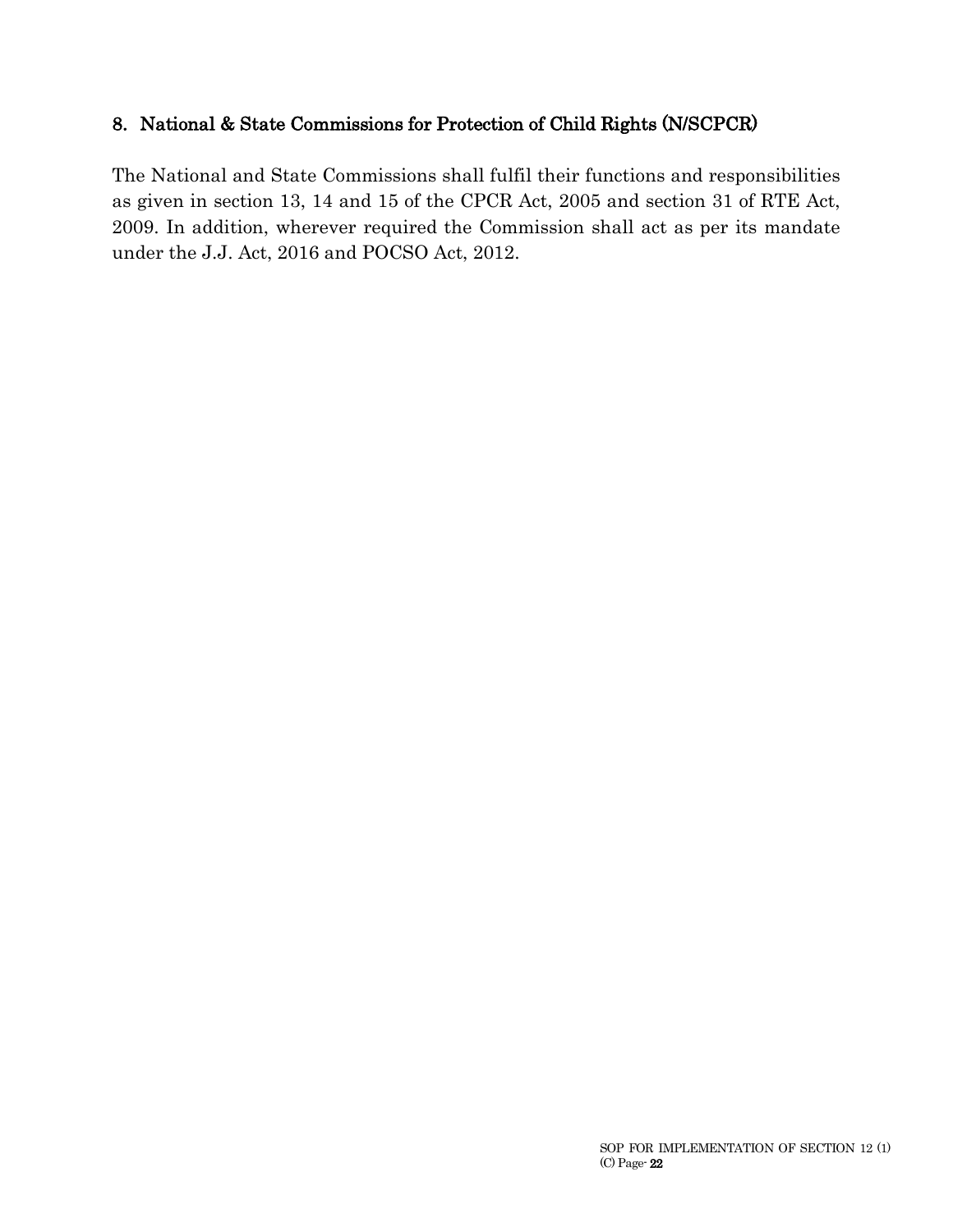#### Parents-Teachers Association (PTA)

1. In such schools, PTA should be made mandatory as SMCs and PTAs are an important link in monitoring the safety and security measures in schools. The private schools defined under section 2 (n) (iv) of RTE Act, 2009 should have a Parent Teachers Association (PTA) as per the following;

#### a) Composition of Parents-Teachers Association (PTA)

- (i) PTA shall consist of one parent representative from each class (from each section of each class, if any) such that three-fourth of members of such Committee shall be parents or guardians
- (ii) Out of the 3/4th member parents, 25 percent of the total strength of parent members shall be reserved for parents or guardians of children admitted under section 12 (1) (c) of the RTE Act, 2009 the School specified in subclauses (iii) and (iv) of Clause (n) of Section 2 shall admit in class I, to the extent of at least twenty-five per cent. of the strength of that class, children belonging to weaker section and disadvantaged group in the neighbourhood and provide free and compulsory elementary education till its completion.
- (iii) One teacher from each level of schooling i.e. pre-primary, primary-1, primary- 2; upper primary, secondary/senior secondary;
- (iv) Provided further that 50 percent of the teachers shall be nominated by the School Management and 50 percent shall be nominated by the three fourth representative parents of PTA;
- (v) One member of local authority;
- (vi) One representative member of the School Management;

#### b) Formation of Parents-Teachers Association (PTA)

i. There shall be only one PTA in every school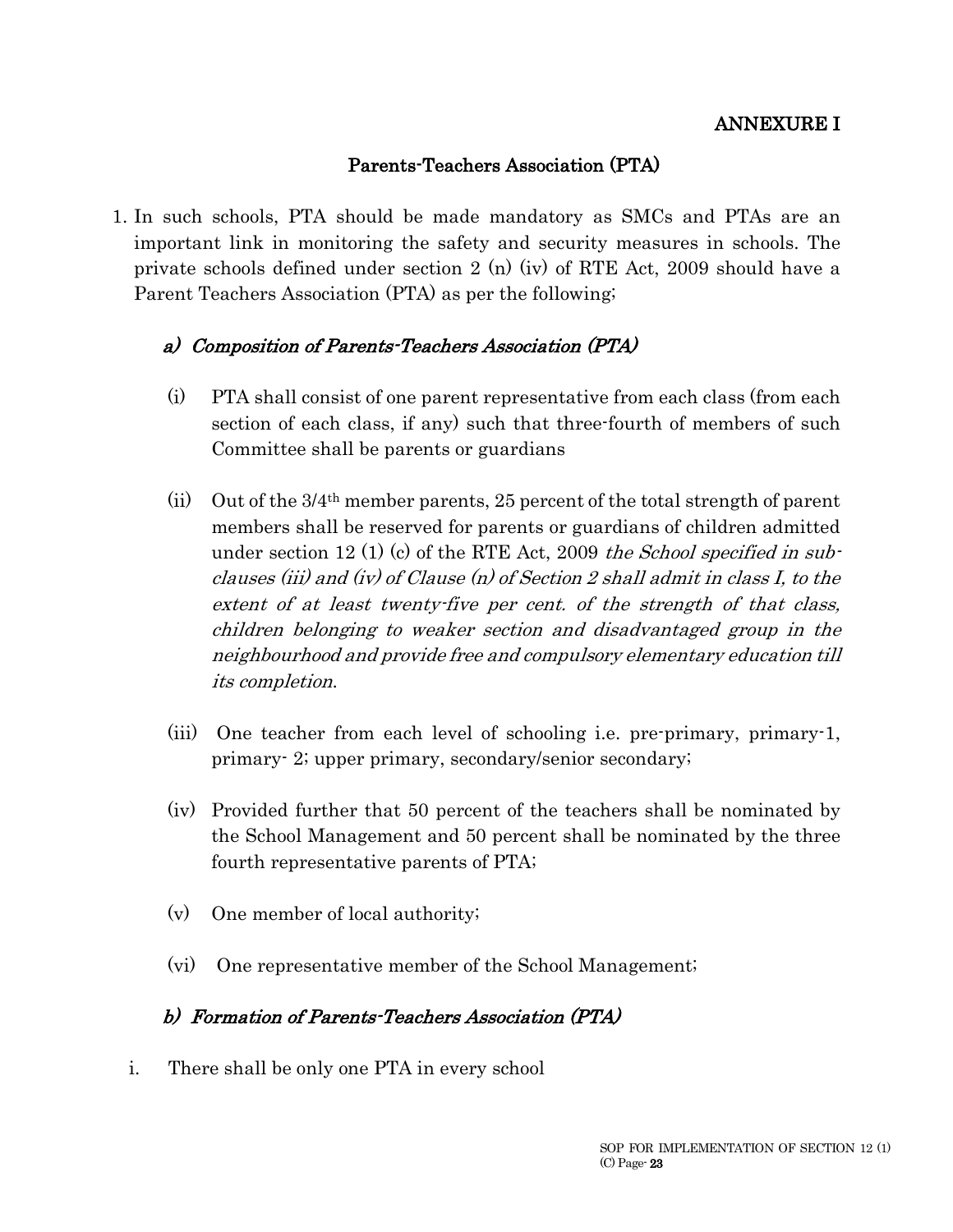- ii. The PTA shall be formed within one month of the beginning of the academic session and should be sensitised/oriented on NCPCR's Manual on Safety and Security of Children in Schools. It is the responsibility of Management of the private school to sensitise/orient the PTA. In this regard, the school should follow guidelines/modules/directions and prescribed mechanism issued by NCPCR/Authorities from time to time.
	- For training/orientation/sensitization of the SMC/PTA members the schools may follow either/both of the following options:
	- Through collaboration with DIETs for arranging such training<sup>1</sup>.
	- Through the NCPCR's empanelled agencies/organisations
- iii. The term of the PTA shall be one academic year.
- iv. The schedule of formation of PTA including last date of filing self-nomination by the parents and date of draw shall be decided by the competent authority and informed to the schools.
- v. For the purpose of ensuring participation of the parents of children admitted under section 12 (1) (c) of the RTE Act, 2009, school shall:
- vi. conduct draw for defining the classes/sections that shall be reserved for selfnomination only by parents of children admitted under section 12 (1) (c) of the RTE Act, 2009
- vii. draw shall be organised under the supervision of Principal/Head Master of a nearby Government school nominated by the competent authority.
	- a. For the reserved classes as per sub-section (e) above, only parents of children admitted under section 12 (1) (c) of the RTE Act, 2009 shall submit their self-nomination; however, for all other classes/section the self-nomination is open for all parents including parents of children admitted under section 12 (1) (c) of the RTE Act, 2009 in that particular class/section.

<sup>&</sup>lt;sup>1</sup> DIETs may also take services of the NCPCR's empanelled agencies/organisations